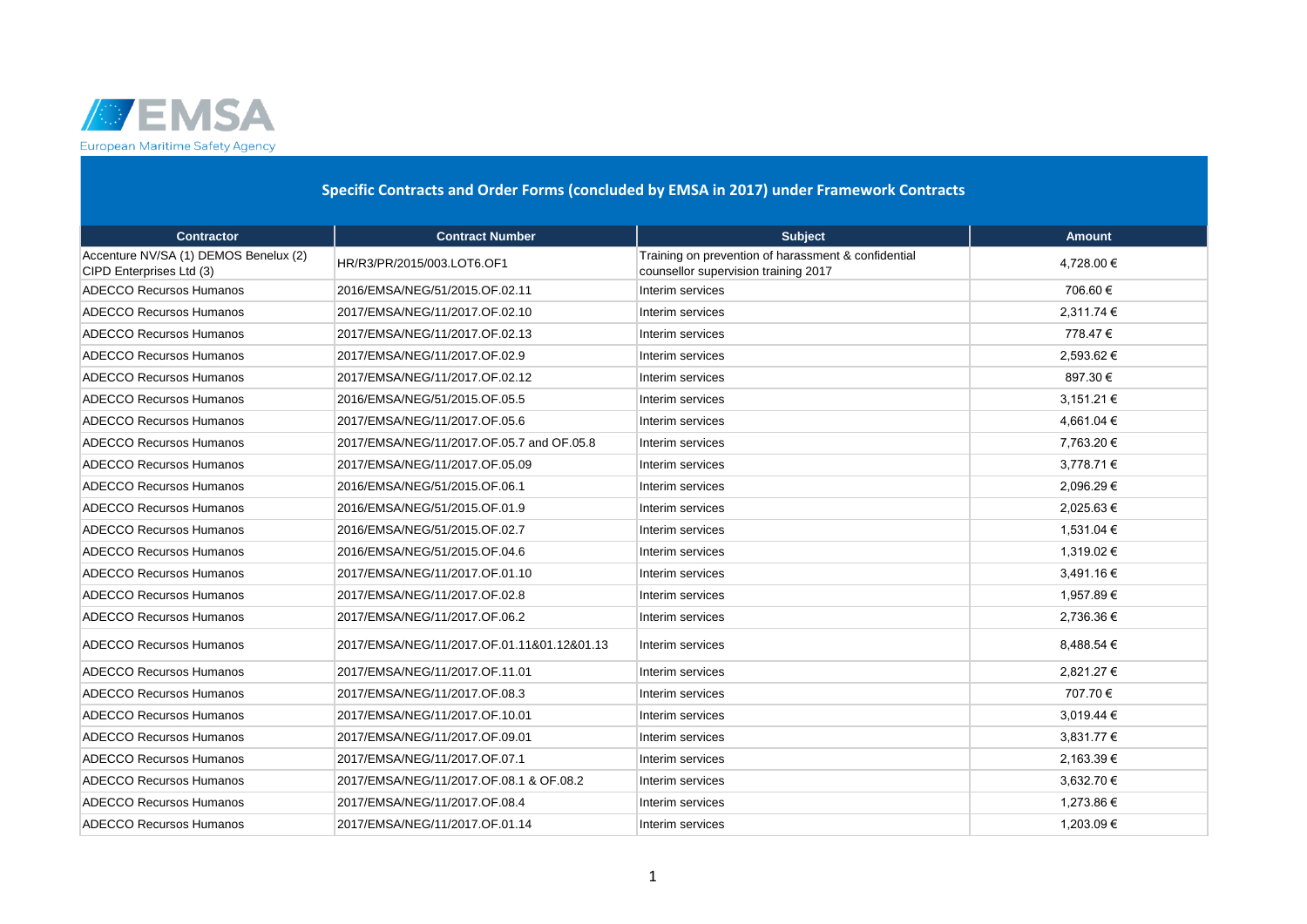

| <b>Contractor</b>                                  | <b>Contract Number</b>             | <b>Subject</b>                                                                         | <b>Amount</b> |
|----------------------------------------------------|------------------------------------|----------------------------------------------------------------------------------------|---------------|
| Advanced Computer Systems ACS S.r.l.               | 2015/EMSA/OP/17/2015.SC4           | CSN DC new upgrades -Earth observation data centre:<br>Adaptation to Lot 1             | 58,114.65 €   |
| Advanced Computer Systems ACS S.r.l.               | 2017/EMSA/OP/04/2017.SC1           | STAR tracking corrective maintenance                                                   | 68,000.00 €   |
| Advanced Computer Systems ACS S.r.l.               | 2017/EMSA/OP/04/2017.SC2           | STAR tracking evolutive maintenance                                                    | 104.832.00 €  |
| Advanced Computer Systems ACS S.r.l.               | 2015/EMSA/OP/17/2015.SC5           | Third year of corrective maintenance of CSN DC                                         | 108,000.00 €  |
| Airbus Defence and Space GmbH                      | 2015/EMSA/NEG/50/2014.MOD2.SC2.8   | Provision of licenses for the use of TERRASAR-X/TandDEM-<br>X PAZ products             | 43,000.00 €   |
| Airbus DS Geo GmbH                                 | 2015/EMSA/NEG/50/2014.MOD2.SC2.6   | Provision of licenses for the use of TERRASAR-X/TandDEM-<br>X PAZ products             | 250,000.00 €  |
| Airbus DS Geo GmbH                                 | 2015/EMSA/NEG/50/2014.MOD2.SC2.7   | Provision of licenses for the use of TERRASAR-X/TandDEM-<br>X PAZ products             | 300,000.00 €  |
| Airbus DS Geo SA                                   | 2015/EMSA/OP/14/2015-1.MOD2.SC2.9  | Optical imagery licenses & services                                                    | 700,000.00 €  |
| Airbus DS Geo SA                                   | 2015/EMSA/OP/14/2015-1.MOD2.SC2.10 | Optical imagery licenses & services                                                    | 150,000.00 €  |
| Airbus DS Geo SA                                   | 2015/EMSA/OP/14/2015-1.MOD2.SC2.11 | Optical imagery licenses & services                                                    | 175,247.12 €  |
| Airbus DS Geo SA                                   | 2015/EMSA/OP/14/2015-1.MOD2.SC2.12 | Optical imagery licenses & services                                                    | 600,000.00 €  |
| Airbus DS Geo SA                                   | 2015/EMSA/OP/14/2015-1.MOD2.SC2.11 | Optical imagery licenses & services                                                    | 224,752.88 €  |
| Akademie für Führungskräfte der Wirtschaft<br>GmbH | 2017/EMSA/OP/17/2016.OF5           | Coaching - C3                                                                          | 3,200.00 €    |
| Akademie für Führungskräfte der Wirtschaft<br>GmbH | 2014/EMSA/OP/08/2013.OF11          | Data Protection Certification course - June 2017                                       | 1.760.00 €    |
| Akademie für Führungskräfte der Wirtschaft<br>GmbH | 2017/EMSA/OP/17/2016.OF3           | Follow up Team Dynamics unit training Nov 2017 & further<br>tailor-made coachings 2017 | 8,000.00 €    |
| Akademie für Führungskräfte der Wirtschaft<br>GmbH | 2017/EMSA/OP/18/2016.OF1           | Personal and Professional Trainings Wave 1 & 2 - June and<br>November 2017             | 23,100.00 €   |
| Akademie für Führungskräfte der Wirtschaft<br>GmbH | 2017/EMSA/OP/17/2016.OF4           | Pitstop Heads of Unit + Pitstop Heads of Department                                    | 4,250.00 €    |
| Akademie für Führungskräfte der Wirtschaft<br>GmbH | 2014/EMSA/OP/08/2013.OF10          | Prince2 Project Management Training - May 2017                                         | 5,805.00 €    |
| Akademie für Führungskräfte der Wirtschaft<br>GmbH | 2017/EMSA/OP/17/2016.OF2           | Tailor made individual coaching - June to November 2017                                | 2.600.00 €    |
| Akademie für Führungskräfte der Wirtschaft<br>GmbH | 2014/EMSA/OP/08/2013.OF12          | Team Workshop Frontex - Nov 2017                                                       | 1,789.00 €    |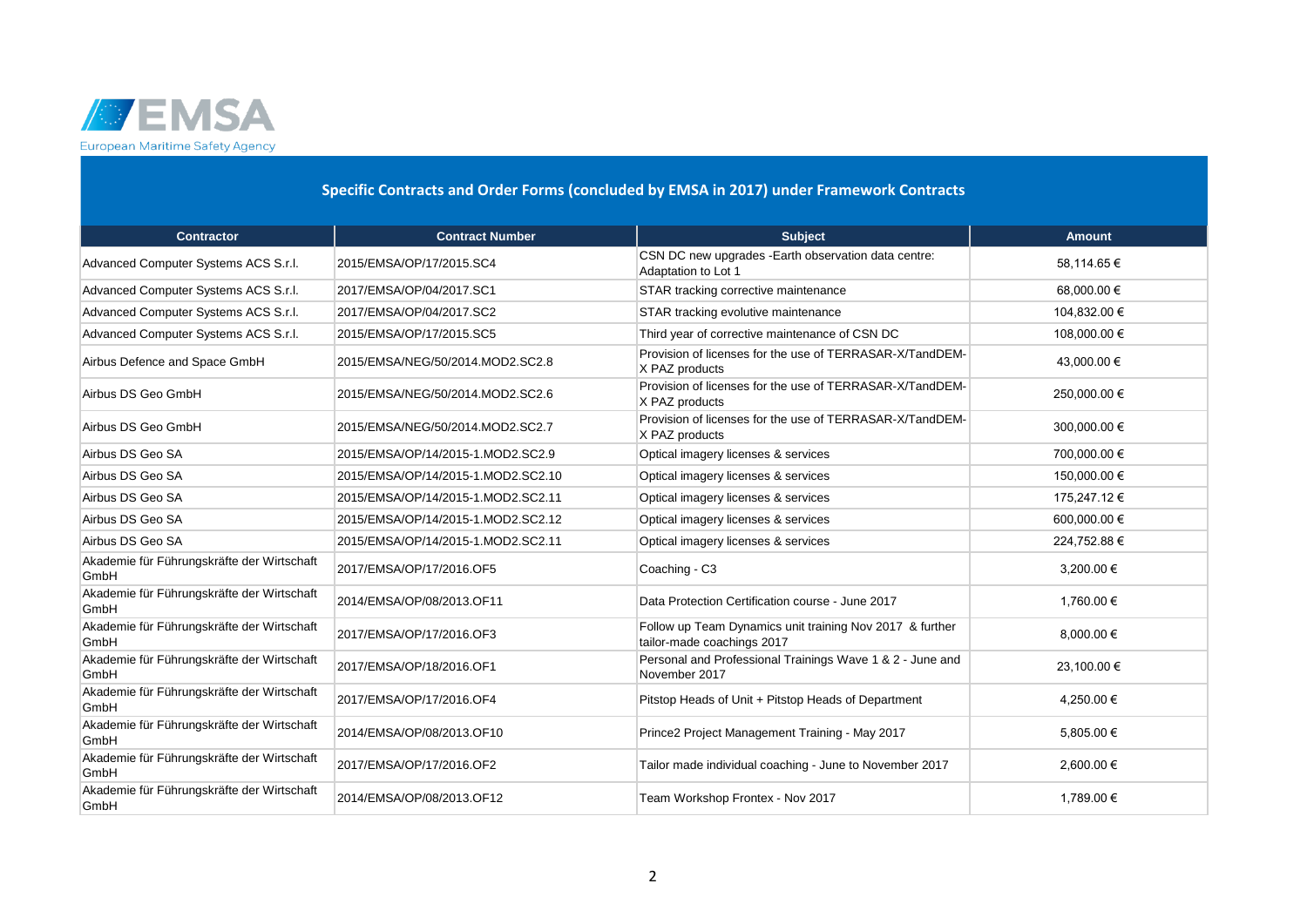

| <b>Contractor</b>                                  | <b>Contract Number</b>                      | <b>Subject</b>                                                                                            | <b>Amount</b>  |
|----------------------------------------------------|---------------------------------------------|-----------------------------------------------------------------------------------------------------------|----------------|
| Akademie für Führungskräfte der Wirtschaft<br>GmbH | 2017/EMSA/OP/17/2016.OF1 2/2                | Wave 1 & 2 Management Trainings - June & November 2017                                                    | 258.73€        |
| Akademie für Führungskräfte der Wirtschaft<br>GmbH | 2017/EMSA/OP/17/2016.OF1 1/2                | Wave 1 & 2 Management Trainings - June & November 2017                                                    | 14,091.27 €    |
| Aldeia Catering Hotelaria Lda                      | 201/EMSA/OP/05/2016.LOT1                    | Catering                                                                                                  | 9,000.00 $\in$ |
| Aldeia Catering Hotelaria Lda                      | 2017/EMSA/OP/05/2016.LOT1                   | Catering                                                                                                  | 6.000.00 €     |
| Aldeia Catering Hotelaria Lda                      | 2017/EMSA/OP/05/2016.LOT1                   | Catering                                                                                                  | 1,500.00 €     |
| Aldeia Catering Hotelaria Lda                      | 2017/EMSA/OP/05/2016.LOT1                   | Catering                                                                                                  | 6.836.65 €     |
| Aldeia Catering Hotelaria Lda                      | 2017/EMSA/OP/05/2016.LOT1                   | Catering                                                                                                  | 9,000.00 $\in$ |
| Aldeia Catering Hotelaria Lda                      | 2017/EMSA/OP/05/2016.LOT2                   | Catering                                                                                                  | 2,200.00 €     |
| Aldeia Catering Hotelaria Lda                      | 2017/EMSA/OP/2016.LOT1                      | Catering Service for Coast Guard Functions Pilot Project                                                  | 6,455.00 €     |
| Aldeia Catering Hotelaria Lda                      | 2017/EMSA/OP/05/2016.LOT1                   | Catering Services for the SAFEMED IV 2017                                                                 | 369.00 €       |
| Aldeia Catering Hotelaria Lda                      | 2017/EMSA/OP/05/2016.LOT1                   | Catering services under the Black and Caspian Sea Project<br>for the year 2017                            | 432.00 €       |
| Aldeia Catering Hotelaria Lda                      | 2013/EMSA/NEG/37/2012.LOT2                  | Operational catering                                                                                      | 1.630.00 €     |
| Aldeia Catering Hotelaria Lda                      | 2017/EMSA/OP/05/2016.LOT1.OPERATIONAL 2017  | Operational catering                                                                                      | 43,270.00 €    |
| Aldeia Catering Hotelaria Lda                      | 2017/EMSA/OP/05/2016.LOT1                   | SAFEMED IV Catering Meetings 2018                                                                         | 6.000.00 €     |
| <b>AllMaritim AS</b>                               | 2015/EMSA/NEG/2/2015.LOT7.SC6               | 2017 SC for the inspection of High Capacity Skimmer on<br>board of vessel Santa Maria - contractor Falzon | 14.831.99 €    |
| <b>AllMaritim AS</b>                               | 2015/EMSA/OP/05/2015.SC5                    | On-site training for specialised equipment in EAS Gdansk<br>(PL) and Peterhead (UK)                       | 10,400.00 €    |
| <b>AllMaritim AS</b>                               | 2015/EMSA/OP/05/2015 LOT4.SC4.B (AMENDMENT) | Place of delivery + transportation costs to the EAS South in<br>Ravenna                                   | 7,238.00 €     |
| Altissia International S.A.                        | ESMA/2017/02.OF1                            | On-line language classes 2018 session 1                                                                   | 542.50€        |
| Altus LSA Commercial & Manufacturing S. A.         | EMSA/OP/06/2016-LOT2.SC.2                   | <b>INTERFACING RPAS services with RPAS DC</b>                                                             | 50,000.00 €    |
| Audinova                                           | 2013/EMSA/OP/06/2013.OF21                   | Maintanance of meeting rooms and conference center 2017                                                   | 2.250.00 €     |
| Audinova                                           | 2013/EMSA/OP/06/2013.OF24                   | Maintanance of meeting rooms and conference center 2018                                                   | 1.800.00 €     |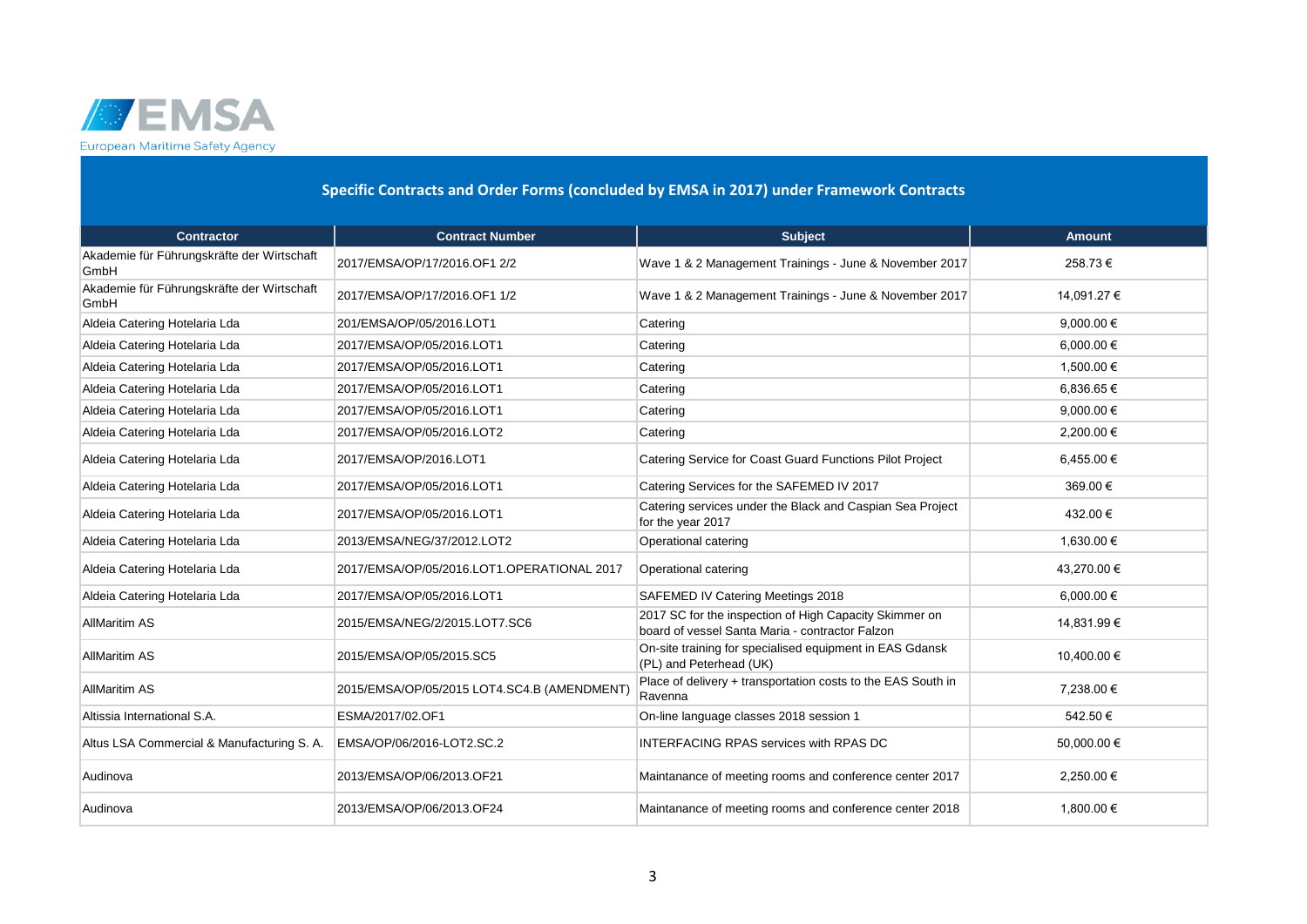

| <b>Contractor</b>                          | <b>Contract Number</b>        | <b>Subject</b>                                                   | <b>Amount</b> |
|--------------------------------------------|-------------------------------|------------------------------------------------------------------|---------------|
| Audinova                                   | 2013/EMSA/OP/06/2013.OF23     | Purchase of meeting room equipment and removals                  | 6.916.70 €    |
| Audinova                                   | 2013/EMSA/OP/06/2013.OF22     | Replacement of projector lamps                                   | 1.250.00 €    |
| <b>AXA BELGIUM NV</b>                      | PMO/PO/2016/034.SC1           | Insurance accidents 2018 - Renewal                               | 1,200.00 €    |
| Axianseu Digital Solutions, S.A.           | 2014/EMSA/OP/09/2014.OF36     | A.3 Checkpoint renewal, refresh and consultancy services         | 99,538.28€    |
| Axianseu Digital Solutions, S.A.           | 2014/EMSA/OP/09/2014.OF37     | A.3 Cisco maintenance renewal                                    | 8,965.00 €    |
| Axianseu Digital Solutions, S.A.           | 2014/EMSA/OP/04/2014.OF10     | APC renewal 2018                                                 | 42,414.81 €   |
| Axianseu Digital Solutions, S.A.           | 2014/EMSA/OP/09/2014.OF34     | F5 maintenance renewal                                           | 45,961.49€    |
| Axianseu Digital Solutions, S.A.           | 2014/EMSA/OP/09/2014.OF33     | Power supplies and Cisco cabling                                 | 1,382.00 €    |
| Axianseu Digital Solutions, S.A.           | 2014/EMSA/OP/09/2014.OF39     | Purchase of 2 NetApp disk shelves                                | 72,738.30 €   |
| Axianseu Digital Solutions, S.A.           | 2014/EMSA/OP/09/2014.OF32     | Renewal of HP maintenance II                                     | 1,550.00 €    |
| Axianseu Digital Solutions, S.A.           | 2014/EMSA/OP/04/2014.OF9      | Symmetra PX UPS battery replacement                              | 15,158.76 €   |
| <b>Babcock MCS Espana</b>                  | 2017/EMSA/OP/22/2016-1.SC1    | Set-up, mobilisation, on-site activities and flight operations   | 44,166.67 €   |
| <b>Baker Tilly Belgium Bedrijfrevisore</b> | BUDG-15-PO-03.SC 08 07        | 2016 Copernicus audit                                            | 12,420.00 €   |
| <b>Bechtle AG</b>                          | 2015/EMSA/OP/15/2015.OF6      | 30 Laptops                                                       | 32,195.40 €   |
| Bechtle AG                                 | 2015/EMSA/OP/15/2015.OF7.C1   | Laptops for teleworking project                                  | 119.794.39 €  |
| Bechtle AG                                 | 2015/EMSA/OP/15/2015.OF7.C4   | Laptops for teleworking project                                  | 16.000.00 €   |
| Bechtle Brussels NV                        | 2017/EMSA/OP/18/2017.OF1      | Nutanix server                                                   | 174,215.53 €  |
| Beltrão Coelho Sistemas de Escritório      | 2015/EMSA/OP/10/2015.OF4      | Maintenance of printers and copiers from 01/03/17 to<br>28/02/18 | 16,000.00 €   |
| Beltrão Coelho Sistemas de Escritório      | 2015/EMSA/OP/10/2015.OF5      | Purchase and maintenance of printers and copiers                 | 17,185.00 €   |
| Beltrão Coelho Sistemas de Escritório      | 2015/EMSA/OP/10/2015.OF6      | Purchase of printer for MARSEC                                   | 796.00 €      |
| Beltrão Coelho Sistemas de Escritório      | 2015/EMSA/OP/10/2015.OF 7     | Purchase of Printers and copiers                                 | 15,954.00 €   |
| Bilbomatica S.A                            | 2016/EMSA/OP/11/2016.SC4      | Testing of MAR-CIS mobile application                            | 3,059.00 €    |
| Bilbomatica S.A                            | 2017/EMSA/OP/11/2016.SC7      | Testing services LRIT Ship DB                                    | 4,860.00 €    |
| Bodewes Beheer BV                          | 2015/EMSA/NEG/2/2015.LOT2.SC4 | Inspection of SWarms (Ciane) prior overhauling                   | 3,646.00 €    |
| Bodewes Beheer BV                          | 2015/EMSA/NEG/2/2015.LOT2.SC3 | Inspection of SWarms in Malta (Falzon) prior to overhauling      | 3,646.00 €    |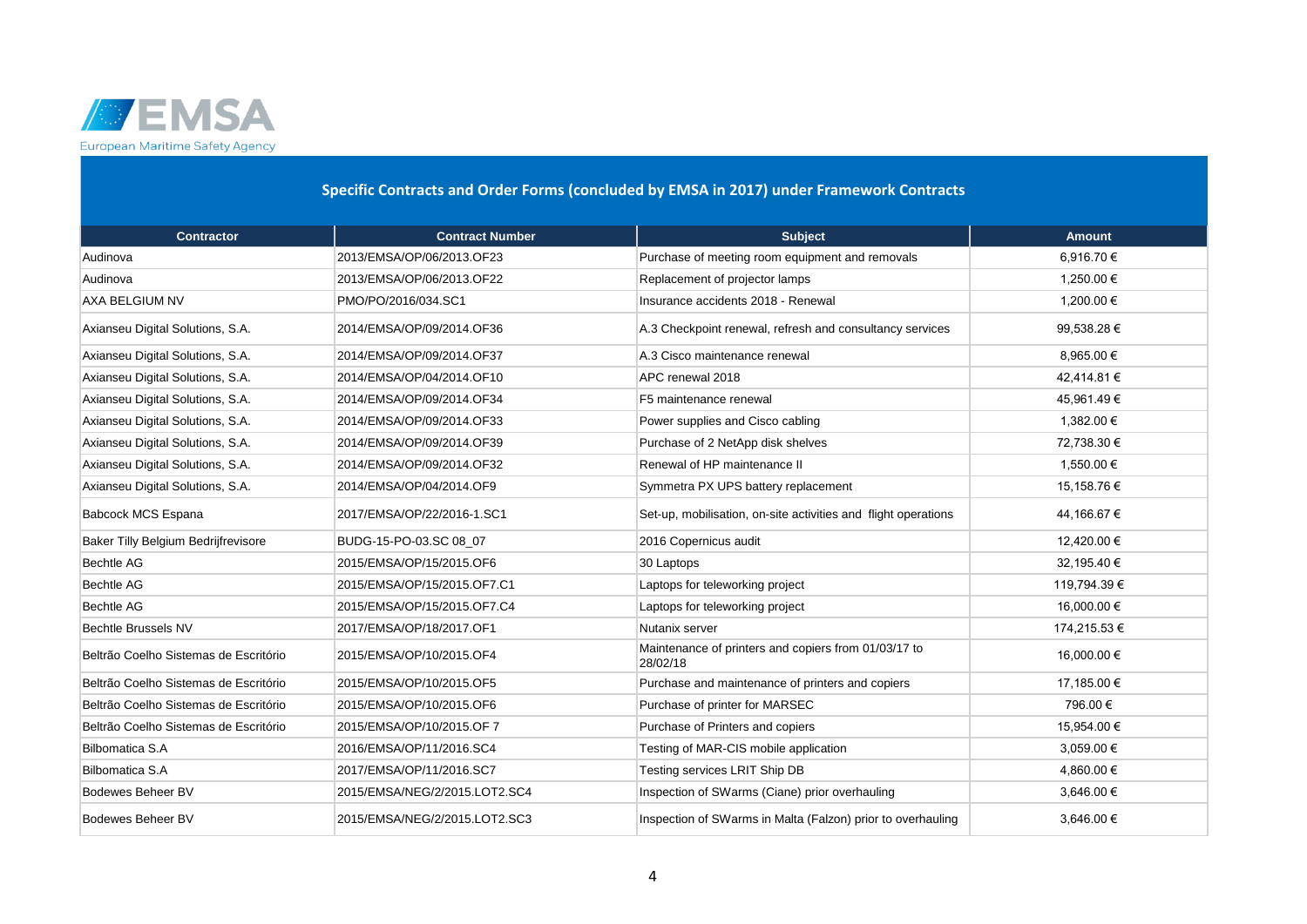

| <b>Contractor</b>                         | <b>Contract Number</b>                   | <b>Subject</b>                                                                         | <b>Amount</b>  |
|-------------------------------------------|------------------------------------------|----------------------------------------------------------------------------------------|----------------|
| Bodewes Beheer BV                         | 2015/EMSA/NEG/2/2015.LOT2.SC6            | Overhauling of SWarms Ciane in Italy                                                   | 171.551.75 €   |
| Bodewes Beheer BV                         | 2015/EMSA/NEG/2/2015.LOT2.SC5            | Overhauling works of SWarms Falzon in Malta                                            | 286.991.50 €   |
| Bureau Veritas - Marine & Offshore        | 2017/EMSA/OP/17/2017.SC1                 | FIRESAFE II Study - Part 1                                                             | 120,000.00 €   |
| Bureau Veritas - Marine & Offshore        | 2017/EMSA/OP/17/2017.SC2                 | FIRESAFE II Study - Part 2                                                             | 150.000.00 €   |
| Bureau Veritas - Rinave                   | 2014/EMSA/OP/01/2014.OF10                | Maritime Safety Training 2017                                                          | 6.000.00 €     |
| <b>Clarkson Research Services Limited</b> | 2015/EMSA/OP/16/2015.LOT4.OF3            | Maritime information and Data LOT 4 OF 3                                               | 15,000.00 €    |
| CLI Consultores de Línguas (Speakwell)    | 2013/EMSA/OP/03/2013.LOT2.OF10.OF11.OF12 | French Language training 2017                                                          | 12,150.00 €    |
| CLI Consultores de Línguas (Speakwell)    | 2013/EMSA/OP/03/2013.LOT3.OF10-OF12      | German Language Training 2017                                                          | 9.720.00 €     |
| Collecte Localisation Satellites S.A.     | 2015/EMSA/OP/06/2015.SC3                 | Delivery of ASP/CSP services for the EU LRIT CDC                                       | 1,300,000.00 € |
| Collecte Localisation Satellites S.A.     | 2014/EMSA/OP/15/2013-2.SC2.25            | Delivery of CSN services                                                               | 300.000.00 €   |
| Collecte Localisation Satellites S.A.     | 2014/EMSA/OP/15/2013-2.SC2.22            | Delivery of CSN services                                                               | 150,000.00 €   |
| Collecte Localisation Satellites S.A.     | 2014/EMSA/OP/15/2013-2.MOD2.SC2.24       | Delivery of CSN services                                                               | 395,000.00 €   |
| Collecte Localisation Satellites S.A.     | 2014/EMSA/OP/15/2013-2.MOD2.SC2.20       | Delivery of CSN services                                                               | 240.000.00 €   |
| Collecte Localisation Satellites S.A.     | 2014/EMSA/OP/15/2013-2.MOD2.SC2.27       | Delivery of CSN services (SAFEMED IV)                                                  | 108,000.00 €   |
| Collecte Localisation Satellites S.A.     | 2014/EMSA/OP/15/2013-2.MOD2.SC2.21       | Delivery of CSN services to GL                                                         | 36,000.00 €    |
| Collecte Localisation Satellites S.A.     | 2014/EMSA/OP/15/2013-2.MOD2.SC2.26       | Delivery of CSN services to GL                                                         | 33,000.00 €    |
| Collecte Localisation Satellites S.A.     | 2014/EMSA/OP/15/2013-2.MOD2.SC2.23       | Delivery of VDS services                                                               | 160,000.00 €   |
| Collecte Localisation Satellites S.A.     | 2014/EMSA/OP/15/2013-2.MOD2.SC2.29       | Delivery of VDS services                                                               | 200,000.00 €   |
| Collecte Localisation Satellites S.A.     | 2014/EMSA/OP/15/2013-2.MOD2.SC2.28       | Delivery of VDS services                                                               | 54,000.00 €    |
| Collecte Localisation Satellites S.A.     | 2016/EMSA/OP/16/2016.CR1                 | Development and deployment of a new release version 3.1<br>of the LRIT IDE application | 20,220.55 €    |
| Collecte Localisation Satellites S.A.     | 2016/EMSA/OP/16/2016.CR2                 | Development of the EU LRIT Ship DB version 2.1                                         | 28.311.71 €    |
| Collecte Localisation Satellites S.A.     | 2016-EMSA/OP/20/2016-SC2                 | Operations, module 2                                                                   | 116,592.00 €   |
| Collecte Localisation Satellites S.A.     | 2016/EMSA/OP/20/2016.MOD3.SC3            | RPAS-DC: Training (1st session)                                                        | 5,650.00 €     |
| Collecte Localisation Satellites S.A.     | 2016/EMSA/OP/16/2016.OF2                 | Second year of corrective maintenance LRIT                                             | 50,000.00 €    |
| Colt Technology Services, Unipessoal Lda  | 2014/EMSA/OP/18/2013.SC4                 | Housing and hosting services for EMSA BCF centre                                       | 81,662.00 €    |
| COMLIN - Consortium                       | DI/7370.OF8590                           | Drive Upgrade Kit and maintenance                                                      | 43.800.18 €    |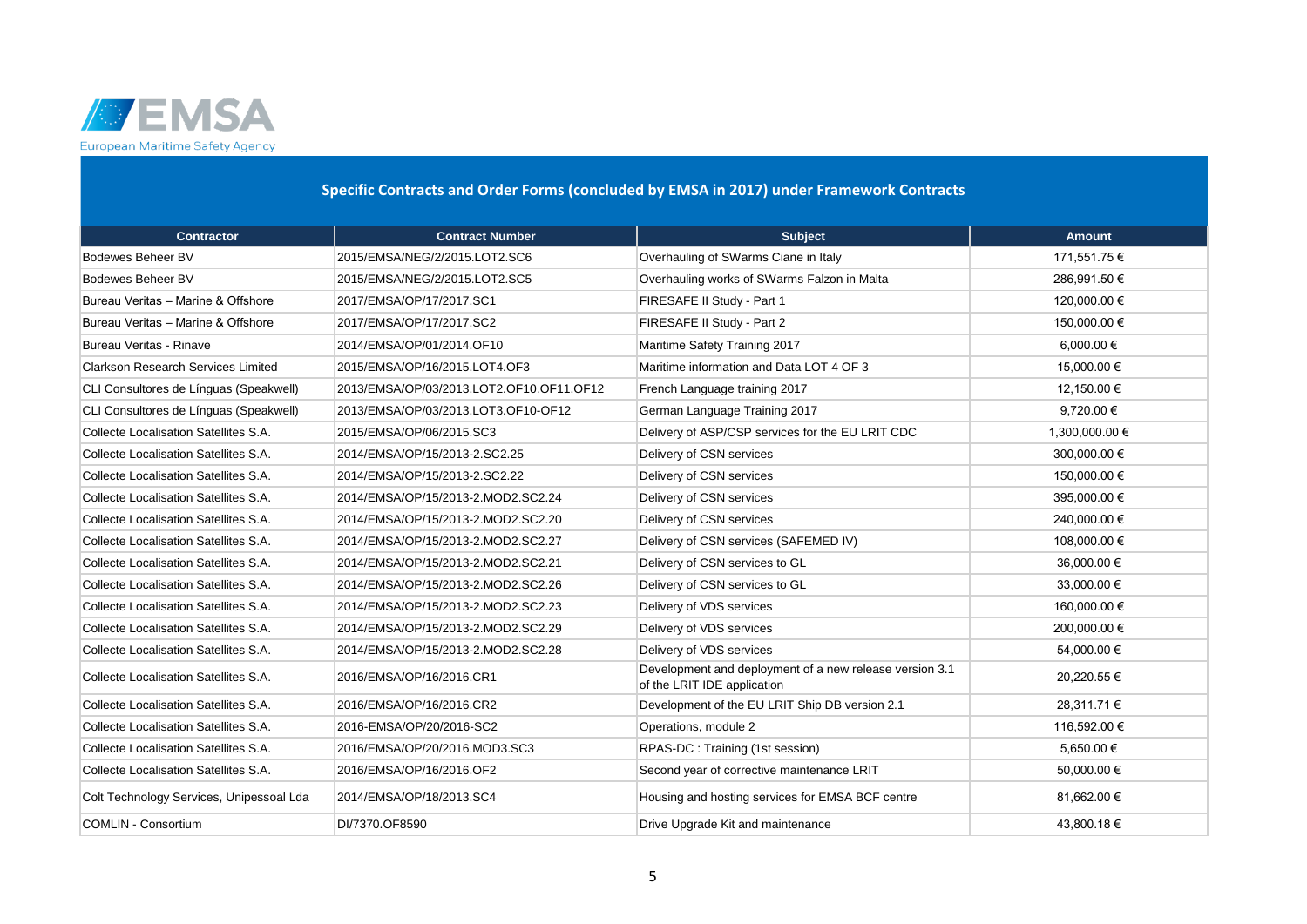

| <b>Contractor</b>            | <b>Contract Number</b> | <b>Subject</b>                                                                  | <b>Amount</b> |
|------------------------------|------------------------|---------------------------------------------------------------------------------|---------------|
| <b>COMPAREX Nederland BV</b> | DI7360.OF116           | Commvault licenses                                                              | 69,264.16€    |
| <b>COMPAREX Nederland BV</b> | DI7360.OF115 (2/2)     | <b>API Gateway services</b>                                                     | 4,492.58€     |
| <b>COMPAREX Nederland BV</b> | DI7360.OF115 (1/2)     | <b>API Gateway services</b>                                                     | 10,482.69€    |
| <b>COMPAREX Nederland BV</b> | DI/7360.OF125 (2/2)    | <b>API SOAPUI Licenses</b>                                                      | 1,116.26 €    |
| <b>COMPAREX Nederland BV</b> | DI7360.OF158           | <b>APPDYNAMICS Subscription</b>                                                 | 45,552.84 €   |
| <b>COMPAREX Nederland BV</b> | DI/7360.OF101          | Commvault services                                                              | 14,688.00 €   |
| <b>COMPAREX Nederland BV</b> | DI7360.OF151           | Commvault services (ARROW)                                                      | 19,828.80 €   |
| <b>COMPAREX Nederland BV</b> | DI/7360.OF114          | EFA IUU/API GATEWAY                                                             | 103.844.30 €  |
| <b>COMPAREX Nederland BV</b> | DI/7360.OF138          | Fraunhofer consultancy services                                                 | 38,232.00 €   |
| <b>COMPAREX Nederland BV</b> | DI/7360.OF120          | <b>IMPLEO TV</b>                                                                | 4,366.54 €    |
| <b>COMPAREX Nederland BV</b> | DI/7360.OF132          | New Paessler licenses for 1000 sensors replacing previous<br>one for 500        | 589.36€       |
| <b>COMPAREX Nederland BV</b> | DI/7360.OF155          | Proof of concept with Redis (Assistance knowledge transfer<br>per day off site) | 5,400.00 €    |
| <b>COMPAREX Nederland BV</b> | DI7360.OF119           | Footprint services                                                              | 7,020.00 €    |
| <b>COMPAREX Nederland BV</b> | DI/7360.OF150          | Provision of onsite consultancy for OILMAP and CHEMMAP<br>software (4 days)     | 8,100.00 €    |
| COMPAREX Nederland BV        | DI7360.OF103           | Nitro pro licenses                                                              | 3,520.50 €    |
| <b>COMPAREX Nederland BV</b> | DI7360.OF110           | Appdynamics pro edition subscription                                            | 3,924.00 €    |
| <b>COMPAREX Nederland BV</b> | DI/7360.OF127          | Purchase of 15 TEAMFORGE licenses                                               | 4,932.60 €    |
| <b>COMPAREX Nederland BV</b> | DI/7360.OF130          | Purchase of 6 licenses for OILMAP and CHEMMAP software<br>and related services  | 131,312.30 €  |
| <b>COMPAREX Nederland BV</b> | DI/7360.OF143          | Purchase of FME Desktop Professional License                                    | 6,213.00 €    |
| <b>COMPAREX Nederland BV</b> | DI/7360.OF102          | Purchase of LUCIAD Licences                                                     | 120,177.05 €  |
| <b>COMPAREX Nederland BV</b> | DI7360.OF124           | Office 365 subscriptions                                                        | 9,979.20€     |
| <b>COMPAREX Nederland BV</b> | DI/7360.OF131          | Purchase of Qlik licences                                                       | 11,358.00 €   |
| <b>COMPAREX Nederland BV</b> | DI7360.OF105           | PURCHASE OF ZOHO SITE 24 x 7 BUSINESS                                           | 1,112.40 €    |
| <b>COMPAREX Nederland BV</b> | DI/7360.OF137          | Qlik Proof of Concept (PoC)                                                     | 32,497.20 €   |
| <b>COMPAREX Nederland BV</b> | DI/7360.OF133          | Renewal and increase RSA tokens & licenses                                      | 21,114.74 €   |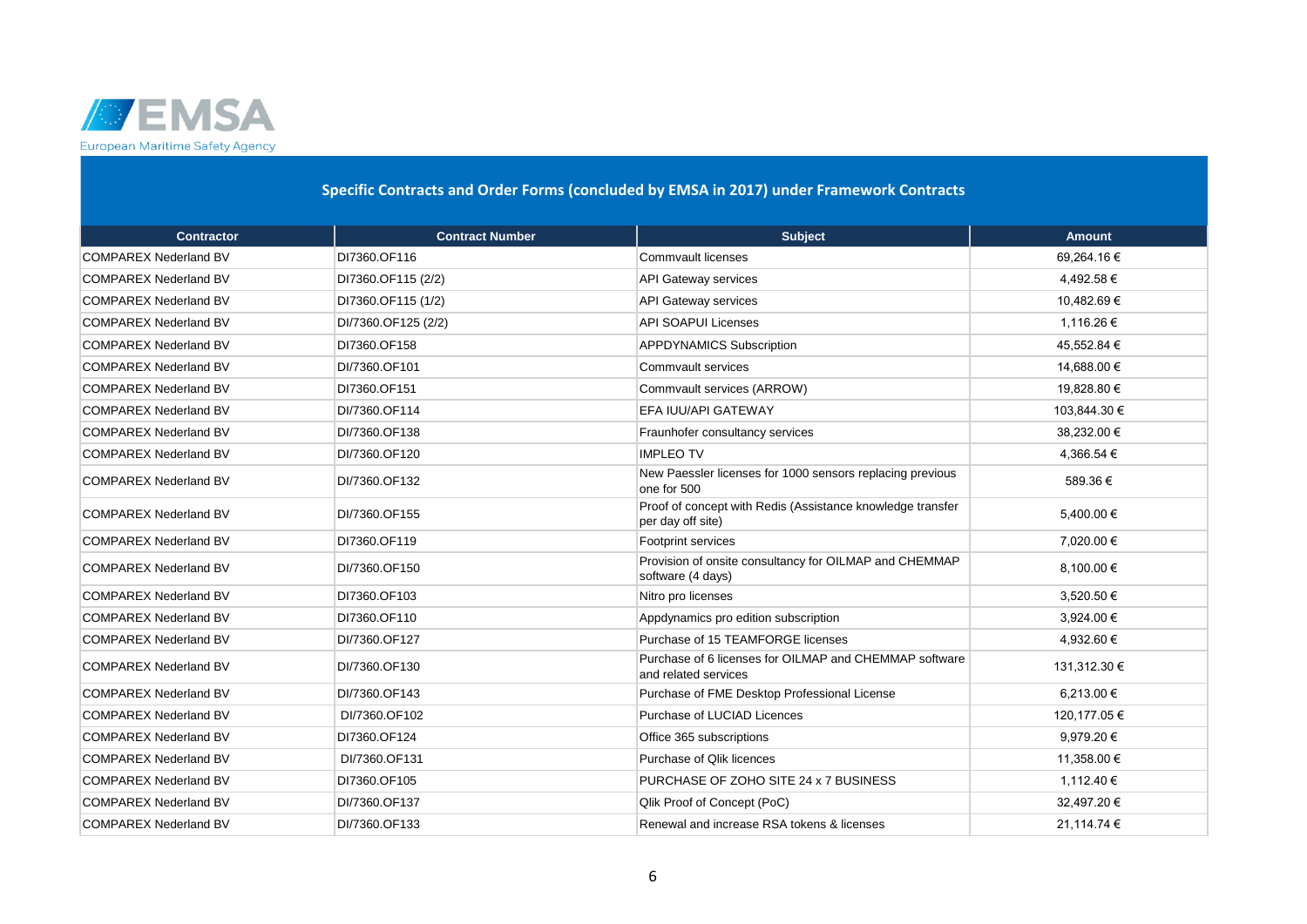

| <b>Contractor</b>            | <b>Contract Number</b> | <b>Subject</b>                                                         | <b>Amount</b> |
|------------------------------|------------------------|------------------------------------------------------------------------|---------------|
| <b>COMPAREX Nederland BV</b> | DI7360.OF111           | Renewal IBM subscription                                               | 1.746.57 €    |
| <b>COMPAREX Nederland BV</b> | DI7360.OF112           | RNW Adobe creative cloud and indesign                                  | 6,507.56€     |
| <b>COMPAREX Nederland BV</b> | DI7360.OF122           | RNW ALTOVA, CBT NUGGETS & AUTOCAD                                      | 4,363.22 €    |
| <b>COMPAREX Nederland BV</b> | DI7360.OF140           | <b>RNW APPDYNAMICS</b>                                                 | 25,898.40 €   |
| <b>COMPAREX Nederland BV</b> | DI/7360.OF142          | RNW CLEARSWIFT, ALTOVA SPY & DELL QUEST TOAD                           | 15,227.70 €   |
| <b>COMPAREX Nederland BV</b> | DI/7360.OF100          | RNW CLICKPAD, NETOP VISION, FLEXERA<br>ADMINSTUDIO AND COREL PAINTSHOP | 3,321.04 €    |
| <b>COMPAREX Nederland BV</b> | DI7360.OF118 (1/2)     | <b>RNW COLLABNET TEAMFORGE</b>                                         | 46,485.00 €   |
| <b>COMPAREX Nederland BV</b> | DI7360.OF117           | <b>RNW COMMVAULT Licenses</b>                                          | 21,363.78 €   |
| <b>COMPAREX Nederland BV</b> | DI7360.OF129           | RNW DOCKERS and NUMARA                                                 | 43.971.84 €   |
| <b>COMPAREX Nederland BV</b> | DI7360.OF128           | <b>RNW EMC MAINTENANCE</b>                                             | 18,611.36 €   |
| <b>COMPAREX Nederland BV</b> | DI/7360.OF98           | <b>RNW ESRI MAINTENANCE</b>                                            | 26,004.01 €   |
| <b>COMPAREX Nederland BV</b> | DI7360.OF139           | RNW EXACT LEARNING, THYCOTIC, IBM & NITRO PDF                          | 36,741.39 €   |
| <b>COMPAREX Nederland BV</b> | DI7360.OF146           | RNW Goanimate video subscription                                       | 677.24 €      |
| <b>COMPAREX Nederland BV</b> | DI7360.OF145           | RNW HEX RAYS, TELERIK and DOCKER                                       | 11,604.93 €   |
| <b>COMPAREX Nederland BV</b> | DI7360.OF152           | <b>RNW INOVAWORKS</b>                                                  | 5,350.00 €    |
| <b>COMPAREX Nederland BV</b> | DI7360.OF135           | RNW ITT, SMARTBEAR, RED HAT AND TAITUS                                 | 74,235.58 €   |
| <b>COMPAREX Nederland BV</b> | DI7360.OF104           | <b>RNW Jaspersoft Subscription</b>                                     | 233,688.01 €  |
| <b>COMPAREX Nederland BV</b> | DI7360.OF109           | RNW MCAFEE VIRUSCAN and PAINTSHOP Maintenance                          | 589.54 €      |
| <b>COMPAREX Nederland BV</b> | DI7470.OF02            | RNW MICROSOFT LICENSES 2017                                            | 48,124.00 €   |
| <b>COMPAREX Nederland BV</b> | DI7360.OF141           | <b>RNW MOBATEK</b>                                                     | 425.10 €      |
| <b>COMPAREX Nederland BV</b> | DI7360.OF153           | RNW NEXTHINK SUBSCRIPTION                                              | 12,196.96 €   |
| <b>COMPAREX Nederland BV</b> | DI7360.OF108           | RNW OFFICE 365 SUBSCRIPTIONS                                           | 3,110.40 €    |
| <b>COMPAREX Nederland BV</b> | DI7360.OF113           | RNW PAESSLER SOFTWARE                                                  | 218.28€       |
| <b>COMPAREX Nederland BV</b> | DI/7360.OF147          | <b>RNW PORT SWIGGER</b>                                                | 358.61 €      |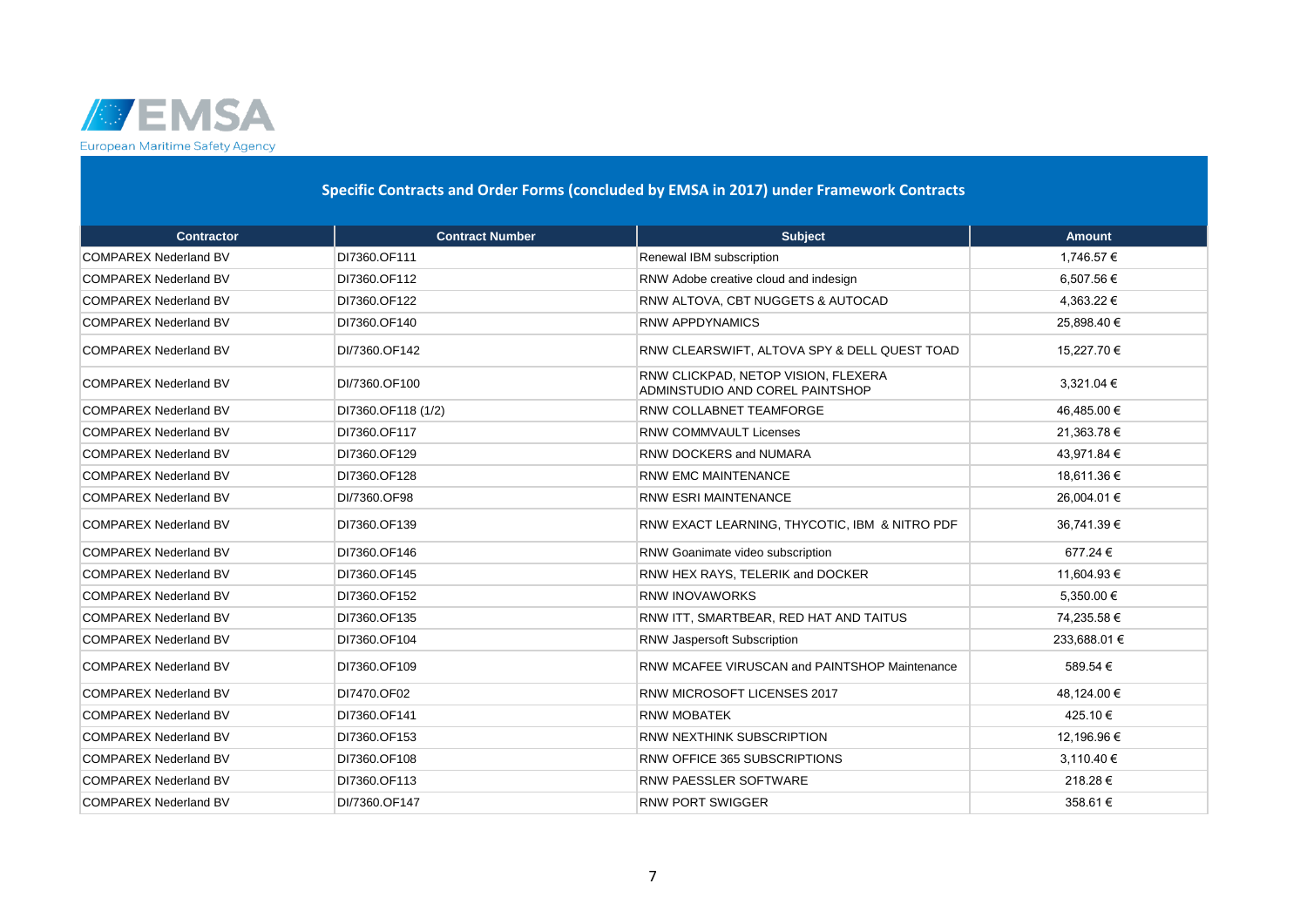

| <b>Contractor</b>                     | <b>Contract Number</b>    | <b>Subject</b>                                                                  | <b>Amount</b>  |
|---------------------------------------|---------------------------|---------------------------------------------------------------------------------|----------------|
| <b>COMPAREX Nederland BV</b>          | DI/7360.OF125(1/2)        | RNW QUEST TOAD, RED HAT, SPARX, CRUSHTFP &<br><b>SMARTBEAR</b>                  | 8,359.06€      |
| <b>COMPAREX Nederland BV</b>          | DI7360.OF148              | RNW RSA AUTHENTICATION                                                          | 3,335.40 €     |
| <b>COMPAREX Nederland BV</b>          | DI7360.OF123              | <b>RNW SMARTBEAR &amp; KASPERKY</b>                                             | 2,286.41 €     |
| <b>COMPAREX Nederland BV</b>          | DI7360.OF107              | RNW SNAGIT, NETOP & KODAK                                                       | 2,280.62 €     |
| <b>COMPAREX Nederland BV</b>          | DI7360.OF97               | <b>RNW SOLARWIND &amp; ALTOVA</b>                                               | 1,091.03 €     |
| <b>COMPAREX Nederland BV</b>          | DI/7360.OF99              | RNW SYMANTEC, LIFERAY, SMARTBEAR SOAP UI<br>FLOATING AND JEPPESEN C-MAP         | 133,240.89 €   |
| <b>COMPAREX Nederland BV</b>          | DI7360.OF126 (1/2)        | <b>RNW TEAMFORGE LICENSES</b>                                                   | 5.676.47 €     |
| <b>COMPAREX Nederland BV</b>          | DI7360.OF118 (2/2)        | <b>RNW TEAMFORGE Licenses</b>                                                   | 1,859.40 €     |
| <b>COMPAREX Nederland BV</b>          | DI7360.OF126 (2/2)        | <b>RNW TEAMFORGE Licenses</b>                                                   | 1,001.73 €     |
| <b>COMPAREX Nederland BV</b>          | DI7360.OF144              | RNW WANDISCO SMARTSVN                                                           | 575.80€        |
| <b>COMPAREX Nederland BV</b>          | DI/7360.OF121             | SOAPUI                                                                          | $1,153.12 \in$ |
| <b>COMPAREX Nederland BV</b>          | DI/7360.OF134             | STANAG 4609 Video Simulator Software New License ESD                            | 1,633.91 €     |
| <b>COMPAREX Nederland BV</b>          | DI/7360.OF149             | System to System PoC                                                            | 23.874.48€     |
| <b>COMPAREX Nederland BV</b>          | DI7360.OF154              | VMWARE ELA BUSINESS with PSO                                                    | 189,005.00 €   |
| <b>COMPAREX Nederland BV</b>          | DI7360.OF154 (2)          | VMWARE ELA BUSINESS with PSO                                                    | 160,000.00 €   |
| Consortium "JV CANCOM-PIRONET"        | OC/EFSA/PTT/2015/01.OF1   | Automated Behaviour Monitoring (ABM) - Azure DEMO                               | 2,600.00 €     |
| Consortium "JV CANCOM-PIRONET"        | OC/EFSA/PTT/2015/01.OF4   | Automatic behaviour monitoring (ABM) PoC 2: Consulting<br>Services              | 27,750.00 €    |
| Consortium "JV CANCOM-PIRONET"        | OC/EFSA/PTT/2015/01.OF3   | Consultancy Services for Puppet development                                     | 27,350.00 €    |
| Consortium "JV CANCOM-PIRONET"        | OC/EFSA/PTT/2015/01.OF5   | Provision of Microsoft Azure Services (Azure) and Amazon<br><b>Web Services</b> | 11,000.00 €    |
| Consortium "JV CANCOM-PIRONET"        | OC/EFSA/PTT/2015/01.OF2   | Purchase of AZURE Bing MAP licences                                             | 1,500.00 €     |
| Costa Duarte Corretor de Seguros S.A. | 2017/EMSA/NEG/41/2016.OF5 | BMW insurance 2018                                                              | 820.56€        |
| Costa Duarte Corretor de Seguros S.A. | 2017/EMSA/NEG/41/2016.OF2 | EMSA Content insurance 2017-2018                                                | 1,718.18 €     |
| Costa Duarte Corretor de Seguros S.A. | 2017/EMSA/NEG/41/2016.OF1 | ICT equipment insurance 2017/2018                                               | 20,139.80 €    |
| Costa Duarte Corretor de Seguros S.A. | 2013/EMSA/OP/04/2013.OF9  | Insurance for ICT equipment transport 22-24/03/2017                             | 213.82€        |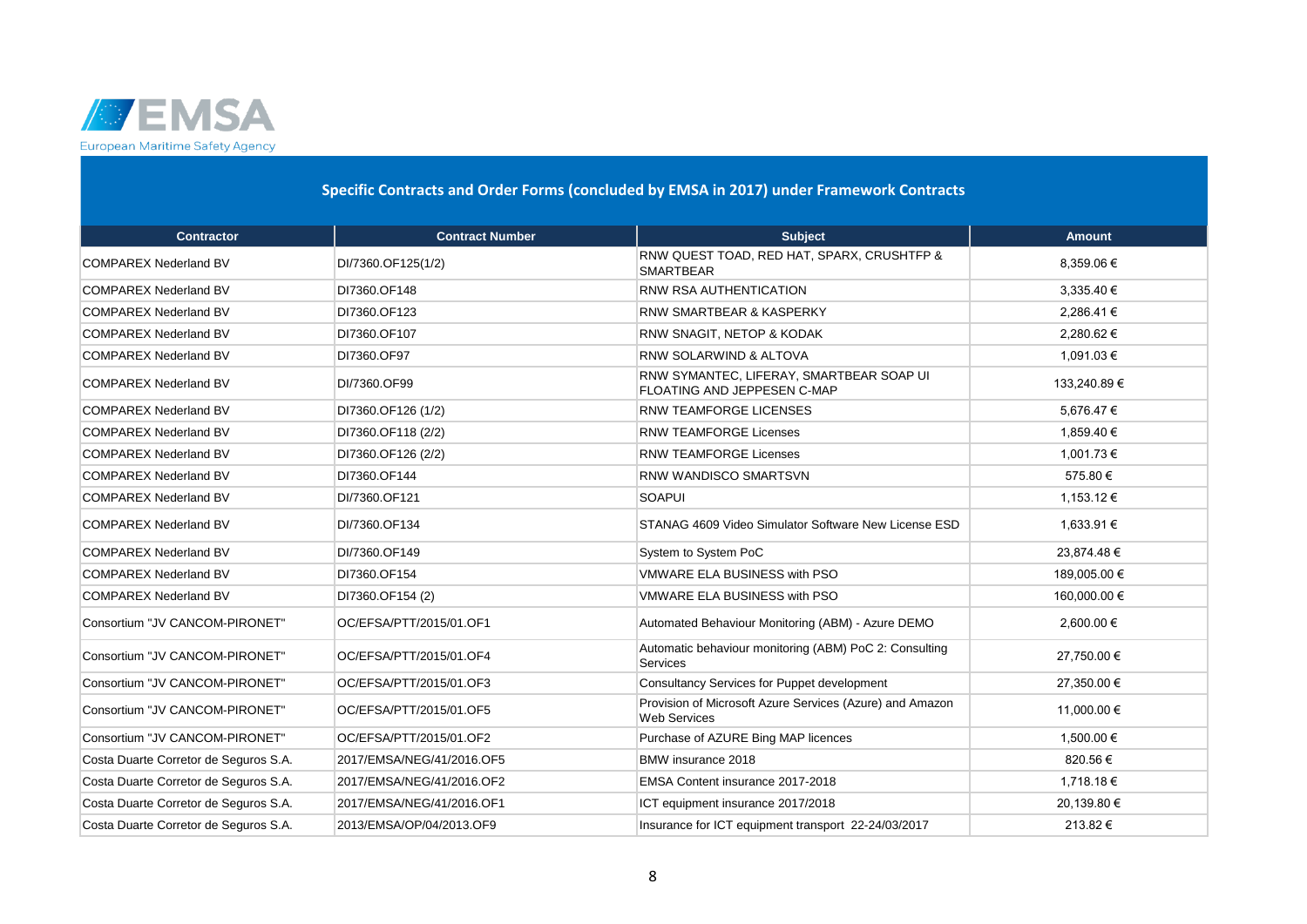

| <b>Contractor</b>                     | <b>Contract Number</b>                 | <b>Subject</b>                                                                                        | <b>Amount</b> |
|---------------------------------------|----------------------------------------|-------------------------------------------------------------------------------------------------------|---------------|
| Costa Duarte Corretor de Seguros S.A. | 2017/EMSA/NEG/41/2016.OF3              | Insurance of OPR equipment stored in Spanish Maritime<br>Agency SASEMAR for 10 months                 | 2,291.52 €    |
| Costa Duarte Corretor de Seguros S.A. | 2017/EMSA/NEG/41/2016.OF4              | Mercedes insurance 2017-2018                                                                          | 798.27€       |
| <b>Critical Software</b>              | 2016/EMSA/OP/11/2016.SC16/2            | Provision of Further EODC Testing Services                                                            | 392.70 €      |
| <b>Critical Software</b>              | 2016/EMSA/OP/11/2016.SC16/1            | Provision of Further EODC Testing Services                                                            | 19,464.06 €   |
| <b>Critical Software</b>              | 2016/EMSA/OP/11/2016.SC15-Phase 1      | Provision of testing and quality assurance services for EMSA<br>maritime applications (RPAS)          | 30,086.00 €   |
| <b>Critical Software</b>              | 2016/EMSA/OP/11/2016.SC5.1/2           | Testing services for IMDATE v2.2                                                                      | 6.471.88 €    |
| <b>Critical Software</b>              | 2017/EMSA/OP/11/2016.SC11              | Provision of testing services related to IUU/EFCA                                                     | 39.111.80 €   |
| <b>Critical Software</b>              | 2016/EMSA/OP/11/2016.SC2               | Provision of testing services related to the border control<br>user community                         | 19,255.00 €   |
| <b>Critical Software</b>              | 2016/EMSA/OP/11/2016.SC3               | <b>RPAS related testing services</b>                                                                  | 42.793.30 €   |
| <b>Critical Software</b>              | 2016/EMSA/OP/11/2016.SC5.2/2           | Testing and Quality assurance services IMDatE 2.2                                                     | 3,659.12€     |
| <b>Critical Software</b>              | 2016/EMSA/OP/11/2016.SC8 (2017)        | Testing and quality assurance services                                                                | 23,663.56 €   |
| <b>Critical Software</b>              | 2016/EMSA/OP/11/2016.SC8 (2018)        | Testing and quality assurance services                                                                | 69.259.20€    |
| <b>Critical Software</b>              | 2016/EMSA/OP/11/2016.SC1               | <b>Testing services</b>                                                                               | 19,255.00 €   |
| <b>Critical Software</b>              | 2016/EMSA/OP/11/2016.SC9 (2017)        | Testing services related to the border control user<br>community                                      | 24,385.01 €   |
| <b>Critical Software</b>              | 2016/EMSA/OP/11/2016.SC9 (2018)        | Testing services related to the border control user<br>community                                      | 69,259.20€    |
| DESMI Ro-Clean A/S                    | 2015/EMSA/NEG/2/2015.LOT8.SC3          | 2017 SC for skimmer inspection and transportation on board<br>of vessel Brezzamare - contractor Ciane | 11,150.00 €   |
| DESMI Ro-Clean A/S                    | 2015/EMSA/NEG/2/2015.LOT8.SC4          | 2017 SC for the inspection of Ro-boom on board of vessel<br>Santa Maria - contractor Falzon           | 11,902.00 €   |
| <b>DESMI Ro-Clean A/S</b>             | 2015/EMSA/OP/05/2015.SC5               | On-site training for specialized equipment in EAS Gdansk<br>(PL) and Peterhead (UK)                   | 4,230.00 €    |
| <b>DESMI Ro-Clean A/S</b>             | 2015/EMSA/OP/05/2015.SC4               | On-site training for specialized equipment in EAS Gdansk<br>(PL) and Peterhead (UK)                   | 4,230.00 €    |
| DESMI Ro-Clean A/S                    | 2015/EMSA/NEG/2/2015.LOT8.SC5          | Overhauling works on skimmer on board vessel Brezzamare<br>(Ciane)                                    | 120,326.00 €  |
| <b>DESMI Ro-Clean A/S</b>             | 2015/EMSA/OP/05/2015.SC4.B (AMENDMENT) | Place of delivery + training and transportation costs to EAS<br>South in Ravena                       | 7.328.00 €    |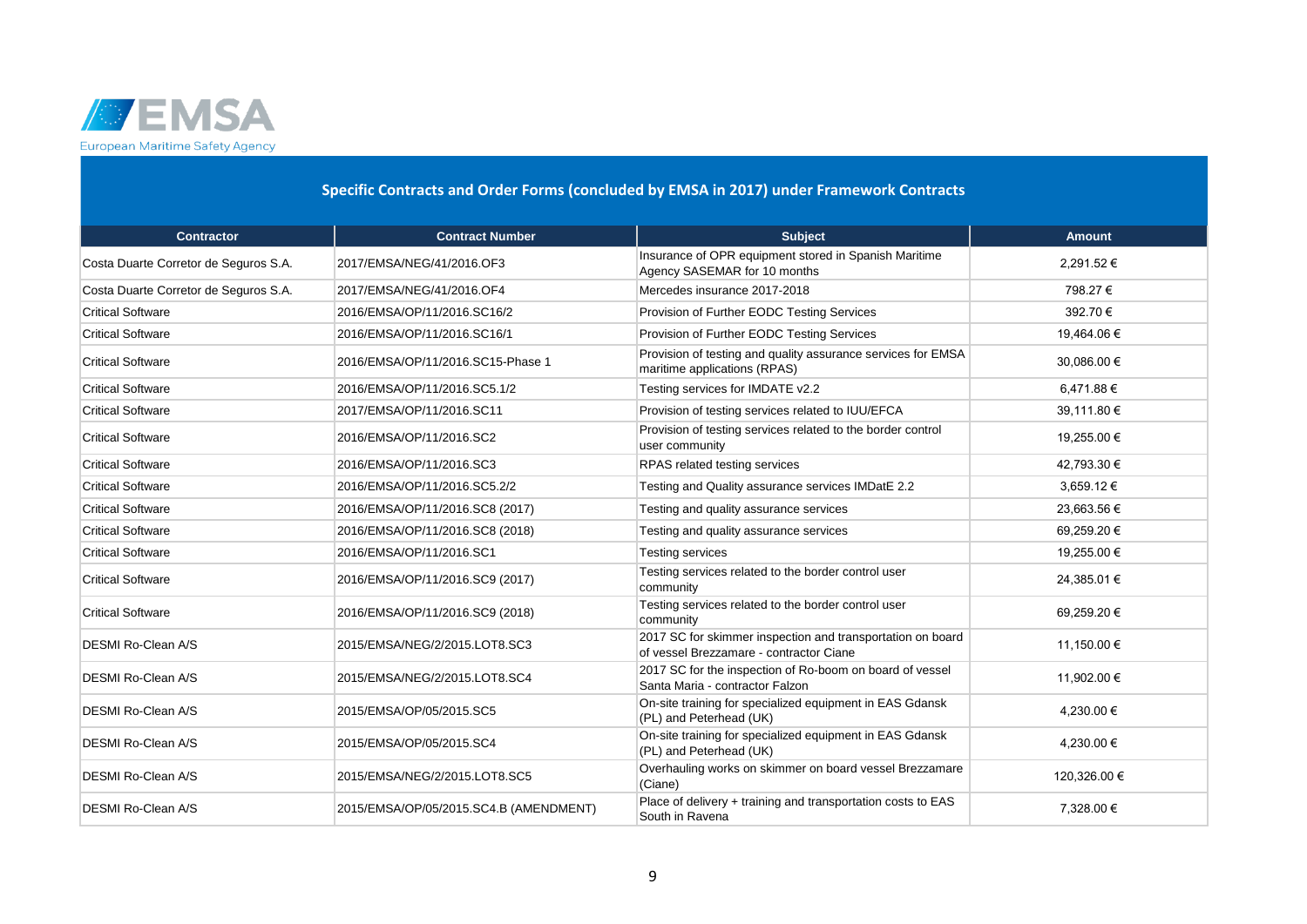

| <b>Contractor</b>              | <b>Contract Number</b>                      | <b>Subject</b>                                                                    | <b>Amount</b> |
|--------------------------------|---------------------------------------------|-----------------------------------------------------------------------------------|---------------|
| <b>DESMI Ro-Clean A/S</b>      | 2015/EMSA/OP/05/2015.LOT 5.SC2.B (AMENDMENT | Place of delivery + transportation cost to EAS South in<br>Ravenna                | 3,969.00 €    |
| <b>DESMI Ro-Clean A/S</b>      | 2015/EMSA/OP/05/2015 LOT 6.SC3.B (AMENDMENT | Place of delivery + transportation cost to the EAS South<br>Ravenna               | 13,524.00 €   |
| <b>DESMI Ro-Clean A/S</b>      | 2015/EMSA/OP/05/2015.LOT6.SC7               | Purchase of 3 spare scantrawls system for the EAS South<br>europe                 | 86.322.00 €   |
| <b>DESMI Ro-Clean A/S</b>      | 2015/EMSA/OP/05/2015.LOT6.SC6               | Purchase of 4 spare scantrawls systems for the EAS Baltic                         | 114.758.00 €  |
| <b>DESMI Ro-Clean A/S</b>      | 2015/EMSA/OP/05/2015.LOT6.SC5               | Purchase of 4 spare scantrawls systems for the EAS North                          | 115,093.00 €  |
| Dimension Data Belgium S.A/N.V | DI/7500.OF10881                             | Cisco Catalyst 3850 24 Port                                                       | 3.777.82 €    |
| Dimension Data Belgium S.A/N.V | DI/7500.OF10878                             | Cisco Catalysts 3850 48 Port                                                      | 11.157.56 €   |
| Dimension Data Belgium S.A/N.V | DI/7030.OF6956                              | Cisco Maintenance 2017                                                            | 13,572.45 €   |
| Dimension Data Belgium S.A/N.V | DI/7500.OF10585                             | CISCO PRIME management suite                                                      | 7,917.55 €    |
| Dimension Data Belgium S.A/N.V | DI/7501.OF20255                             | <b>EPKI</b> Certificates                                                          | 1.707.05 €    |
| Dimension Data Belgium S.A/N.V | DI/7501.OF20179                             | GlobalSign Certificates - 3 year wildcard upgrade                                 | 3,671.58€     |
| Dimension Data Belgium S.A/N.V | DI/7501.OF20390                             | <b>GLOBALSIGN CERTIFICATES Wildcard SSL for Domain</b><br>SSL 2Y - APO 2017-46457 | 1.220.25 €    |
| Dimension Data Belgium S.A/N.V | DI/7500.OF10631                             | Maintenance IT Equipment                                                          | 216.32€       |
| Dimension Data Belgium S.A/N.V | DI/7501.OF20291                             | Maintenance Palo Alto equipment                                                   | 5,164.44 €    |
| Dimension Data Belgium S.A/N.V | DI/7030.OF7132                              | Rnw Mtn for Cisco fax and voice infrax 2017/2018                                  | 14,020.54 €   |
| Dimension Data Belgium S.A/N.V | DI/7501.OF20389                             | Single Domain Certificate for Domain SSL 3Y                                       | 472.81 €      |
| <b>DNV GLAS</b>                | 2017/EMSA/OP/21/2016.OF01                   | Provision of 2 trainings on the ISM Code in EMSA, 6-<br>9/02/2018 & 06-09/03/2018 | 24,000.00 €   |
| Dun & Bradstreet Belgium NV    | 2016/EMSA/NEG/19/2016.OF3                   | <b>D&amp;B Reports</b>                                                            | 2,798.65€     |
| Dun & Bradstreet Belgium NV    | 2016/EMSA/NEG/19/2016.OF4                   | D&B reports for Department C APM                                                  | 5,017.50 €    |
| E. Dias Serras, S. A.          | 2013/EMSA/OP/16/2013.OF6                    | Fourth year of maintenance of the MSS videowall                                   | 4,333.33 €    |
| Edisoft SA                     | 2016/EMSA/OP/25/2015.LOT1.SC2               | Authorization of the data stored in the Earth Observation<br>Data Centre (Lot 1)  | 23,000.00 €   |
| Edisoft SA                     | 2014/EMSA/OP/15/2013-4.MOD2.SC2.7           | Delivery of CSN services                                                          | 210,000.00 €  |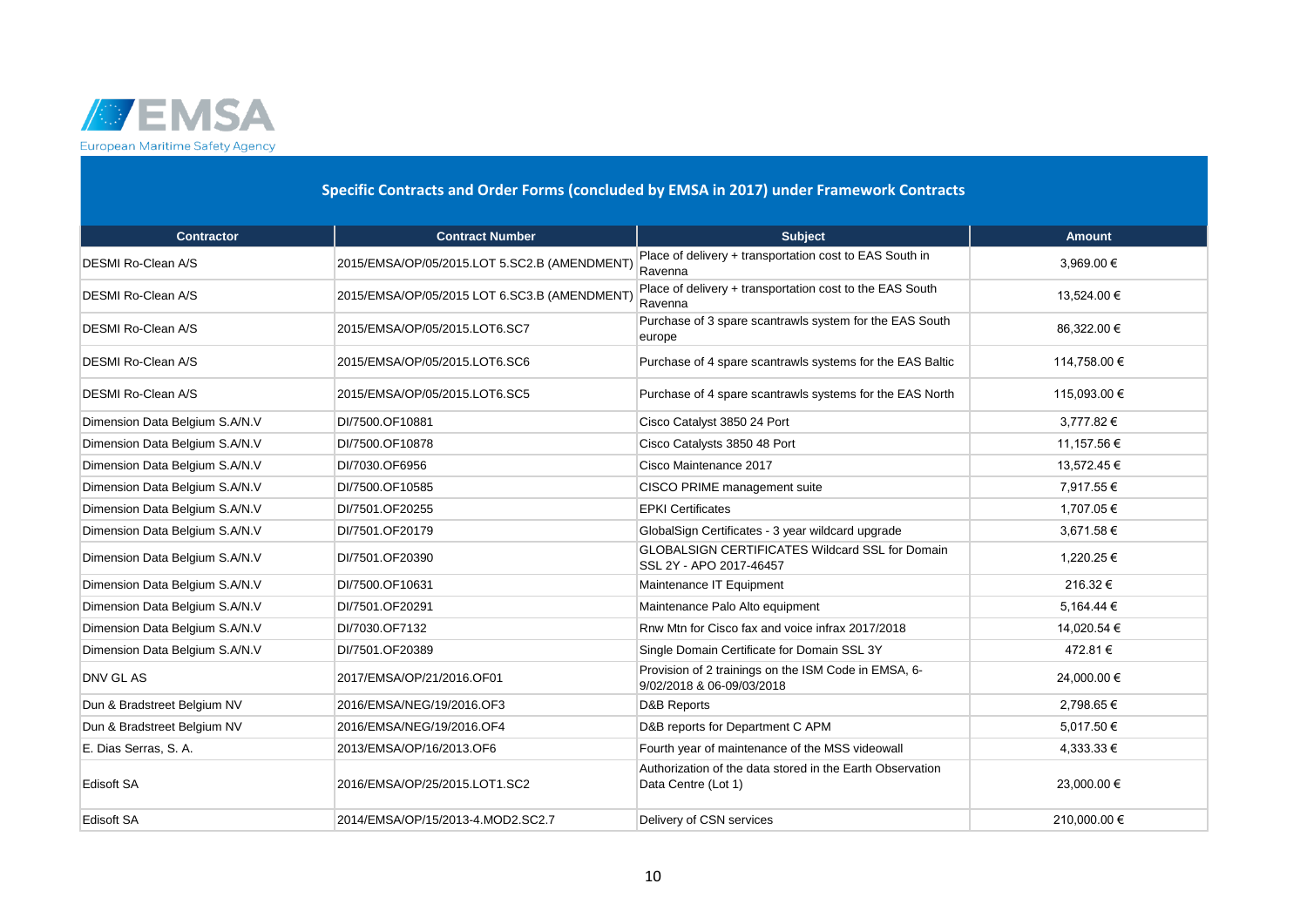

| <b>Contractor</b>                                    | <b>Contract Number</b>                   | <b>Subject</b>                                                                           | <b>Amount</b>  |
|------------------------------------------------------|------------------------------------------|------------------------------------------------------------------------------------------|----------------|
| Edisoft SA                                           | 2014/EMSA/OP/15/2013-4.MOD2.SC2.8        | Delivery of CSN services (MS)                                                            | 230.000.00 €   |
| Edisoft SA                                           | 2017/EMSA/OP/16/2017.SC1                 | EODC Orchestra - Module 1                                                                | 1.040.000.00 € |
| Edisoft SA                                           | 2016/EMSA/OP/25/2015.LOT1.SC3            | One year of corrective maintenance of the Earth Observation<br>Data Centre               | 66,650.00 €    |
| E-Geos S.p.A                                         | 2014/EMSA/OP/15/2013-3.MOD2.SC2.18       | CSN services to BCSEA                                                                    | 121,500.00 €   |
| E-Geos S.p.A                                         | 2014/EMSA/OP/15/2013-3.SC2.15            | Delivery of CSN services                                                                 | 150,000.00 €   |
| E-Geos S.p.A                                         | 2014/EMSA/OP/15/2013-3.MOD2.SC2.14       | Delivery of CSN services                                                                 | 260.000.00 €   |
| E-Geos S.p.A                                         | 2014/EMSA/OP/15/2013-3.MOD2.SC2.17       | Delivery of CSN services (MS)                                                            | 220,000.00 €   |
| E-Geos S.p.A                                         | 2014/EMSA/OP/15/2013-3.MOD2.SC2.19       | Delivery of CSN services (SAFEMED IV)                                                    | 170.000.00 €   |
| E-Geos S.p.A                                         | 2014/EMSA/OP/15/2013-3.MOD2.SC2.16       | Delivery of VDS services                                                                 | 140,000.00 €   |
| E-Geos S.p.A                                         | 2014/EMSA/OP/15/2013-3.MOD2.SC2.20       | Delivery of VDS services                                                                 | 150,000.00 €   |
| Empresa de Arquivos de Documentação<br>(E.A.D.) S.A. | 2017/EMSA/NEG/45/2017.OF1                | Provision of box pick-up and off-site storage services 2018                              | 4,380.00 €     |
| Escola Universal de Línguas Lda                      | 2013/EMSA/OP/03/2013.LOT4.OF11.OF12.OF13 | English Language Training 2017                                                           | 1.483.20 €     |
| European Dynamics Luxembourg S.A                     | 2016/EMSA/OP/09/2015.LOT1.SC2            | Changes and Enhancements Services for EMSA's Maritime<br><b>Applications Portal</b>      | 19,540.00 €    |
| European Dynamics Luxembourg S.A                     | 2016/EMSA/OP/31/2015.SC4                 | Enhancement of the information system THETIS, namely the<br>implementation of THETIS-MRV | 224,250.00 €   |
| European Dynamics Luxembourg S.A                     | 2016/EMSA/OP/09/2015.LOT2.SC3            | Enhancements IDM 2.0                                                                     | 18,607.50 €    |
| European Dynamics Luxembourg S.A                     | 2016/EMSA/OP/09/2015.LOT1.SC3            | Maintenance Services for EMSA's Maritime Applications<br>Portal 2018                     | 12,750.00 €    |
| European Dynamics Luxembourg S.A                     | 2016/EMSA/OP/31/2015.SC9                 | THETIS Information System Enhancement                                                    | 580.00 €       |
| European Dynamics Luxembourg S.A                     | 2016/EMSA/OP/31/2015.SC7                 | <b>THETIS Information System Enhancement</b>                                             | 289,030.00 €   |
| European Dynamics Luxembourg S.A                     | 2016/EMSA/OP/31/2015.SC10                | <b>THETIS Information System Enhancements</b>                                            | 28,790.00 €    |
| European Dynamics Luxembourg S.A                     | 2016/EMSA/OP/31/2015.SC8                 | <b>THETIS Information System Maintenance</b>                                             | 80.000.00 €    |
| European Dynamics Luxembourg S.A                     | 2016/EMSA/OP/31/2015.SC5                 | <b>THETIS-EU Enhancement</b>                                                             | 7,890.00 €     |
| European Dynamics Luxembourg S.A                     | 2016/EMSA/OP/31/2015.SC6                 | THETIS-EU Information System Enhancement                                                 | 17,050.00 €    |
| European Space Imaging GmbH                          | 2015/EMSA/OP/14/2015-2.MOD2.SC2.11       | Optical imagery licenses & services                                                      | 100,000.00 €   |
| European Space Imaging GmbH                          | 2015/EMSA/OP/14/2015-2.MOD2.SC2.7        | Optical imagery licenses & services                                                      | 200,000.00 €   |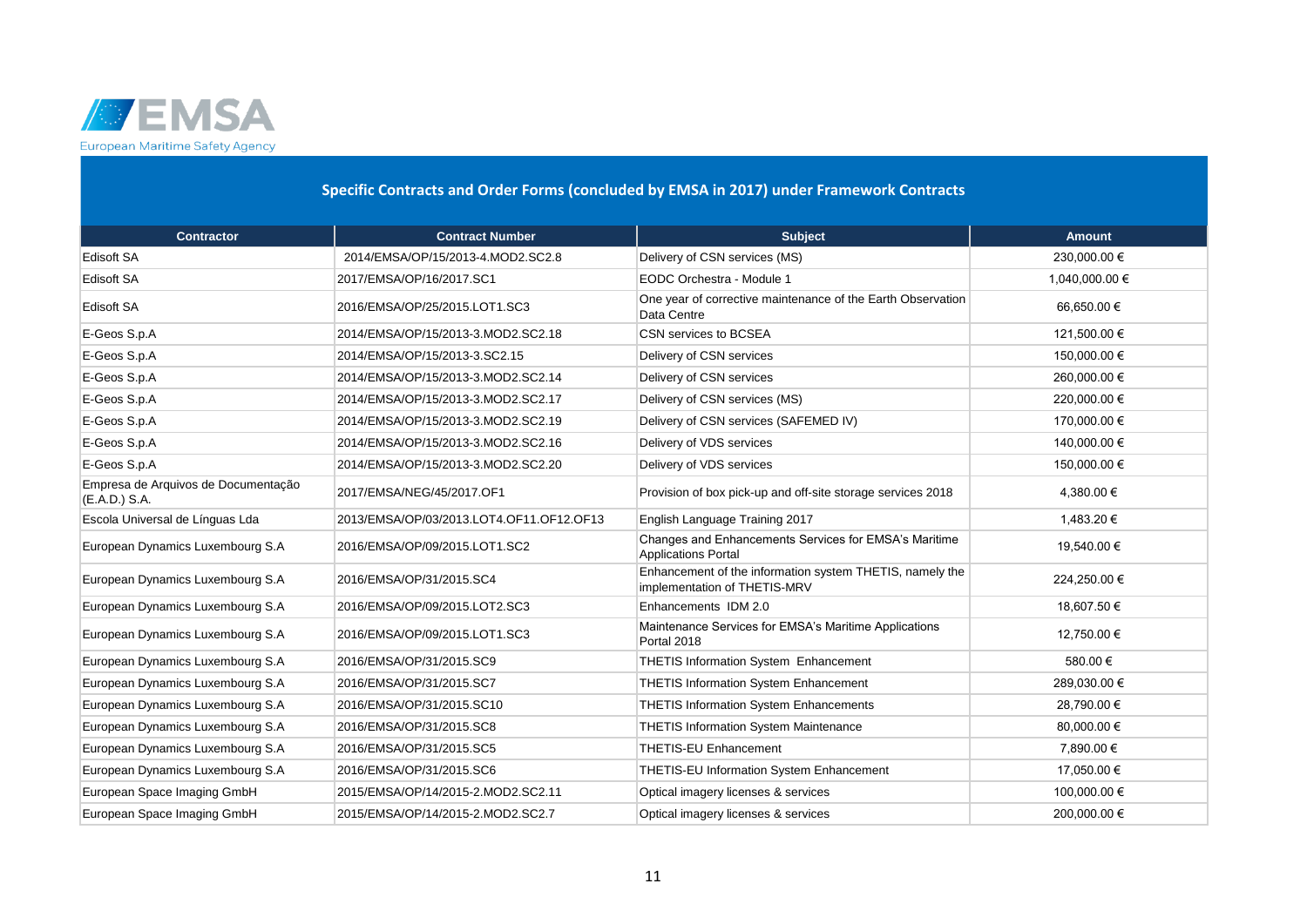

| <b>Contractor</b>                          | <b>Contract Number</b>             | <b>Subject</b>                                                                                   | <b>Amount</b>  |
|--------------------------------------------|------------------------------------|--------------------------------------------------------------------------------------------------|----------------|
| European Space Imaging GmbH                | 2015/EMSA/OP/14/2015-2.MOD2.SC2.8  | Optical imagery licenses & services                                                              | 400,000.00 €   |
| European Space Imaging GmbH                | 2015/EMSA/OP/14/2015-2.MOD2.SC2.9  | Optical imagery licenses & services                                                              | 400,000.00 €   |
| European Space Imaging GmbH                | 2015/EMSA/OP/14/2015-2.MOD2.SC2.10 | Optical imagery licenses & services                                                              | 1,100,000.00 € |
| European Space Imaging GmbH                | 2015/EMSA/OP/14/2015-2.MOD2.SC2.13 | Optical imagery licenses & services                                                              | 200,000.00 €   |
| European Space Imaging GmbH                | 2015/EMSA/OP/14/2015-2.MOD2.SC2.12 | Optical imagery licenses & services                                                              | 150.000.00 €   |
| <b>European Television Guild</b>           | 2014/EMSA/OP/19/2013.LOT3.OF15     | EMSA website maintenance Q1 2018                                                                 | 3.405.00 €     |
| <b>European Television Guild</b>           | 2014/EMSA/OP/19/2013.LOT3.OF12     | Emsa website maintenance Q2 2017                                                                 | 3,405.00 €     |
| <b>European Television Guild</b>           | 2014/EMSA/OP/19/2013.LOT3.OF13     | Emsa website maintenance Q3 2017                                                                 | 3.405.00 €     |
| <b>European Television Guild</b>           | 2014/EMSA/OP/19/2013.LOT3.OF14     | Emsa website maintenance Q4 2017                                                                 | 3,405.00 €     |
| Everis Portugal                            | 2014/EMSA/OP/20/2013.SC14          | development of an Outlook calendar application                                                   | 5,360.00 €     |
| Everis Portugal                            | 2016/EMSA/OP/11/2016.SC 13         | Further EODC related Testing services                                                            | 11,872.20 €    |
| Everis Portugal                            | 2014/EMSA/OP/20/2013.SC16          | Link between requests anf supporting documents for e-files                                       | 6,360.00 €     |
| Everis Portugal                            | 2014/EMSA/OP/20/2013.SC15          | PROVISION OF MNT & SERVICE DESK SERVICES<br>2017/2018                                            | 20.000.00 €    |
| <b>Everis Portugal</b>                     | 2017/EMSA/OP/11/2016.SC10          | Testing services for the EODC                                                                    | 14,398.20 €    |
| Everis Portugal                            | 2017/EMSA/OP/11/2016.SC12          | Provision of testing services for the Safe Sea Net application<br>(SSN)                          | 14,398.20 €    |
| Everis Portugal                            | 2017/EMSA/OP/11/2016.SC6           | Testing services LRIT-IDE                                                                        | 7.200.00 €     |
| <b>FASTDATA Lda</b>                        | 2016/EMSA/NEG/21/2016.OF2          | Central Detection and Public Announcement maintenance                                            | 686.25€        |
| <b>FASTDATA Lda</b>                        | 2016/EMSA/NEG/21/2016.OF3          | Central Detection and Public Announcement maintenance                                            | 2,251.25 €     |
| GeoSolutions S.A.S.                        | 2016/EMSA/OP/09/2015.LOT5.SC3      | Maintenance and Evolutive Services for EMSA'S Electronic<br>Nautical Charts Web Service Platform | 120,000.00 €   |
| GeoSolutions S.A.S.                        | 2016/EMSA/OP/09/2015.LOT5.SC4/2    | OGC services for STAR Application                                                                | 10,000.00 €    |
| GeoSolutions S.A.S.                        | 2016/EMSA/OP/09/2015.LOT5.SC4/1    | OGC services for STAR Application                                                                | 36,200.00 €    |
| GeoSolutions S.A.S.                        | 2016/EMSA/OP/09/2015.LOT5.SC5      | Provision of support of the EMSA Geoserver cluster for<br><b>EMSA's Frontex services</b>         | 10,000.00 €    |
| <b>GMV Soluciones Globales internet SA</b> | 2013/EMSA/RES/02/2012.OF8          | Fixed fee from 01/04/2017-30/09/2017                                                             | 60.000.00 €    |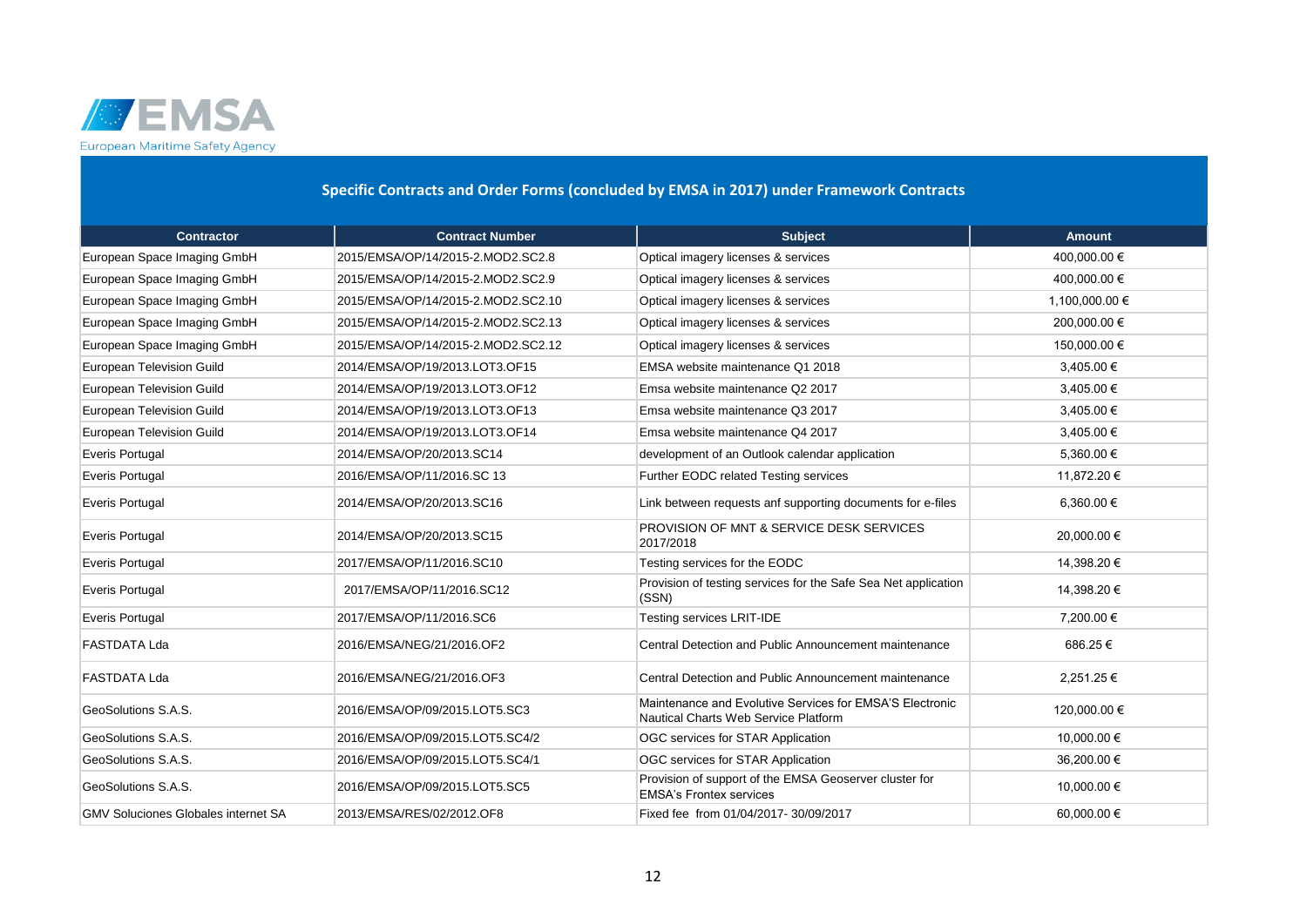

| <b>Contractor</b>                                                           | <b>Contract Number</b>        | <b>Subject</b>                                                                                  | <b>Amount</b> |
|-----------------------------------------------------------------------------|-------------------------------|-------------------------------------------------------------------------------------------------|---------------|
| <b>GMV Soluciones Globales internet SA</b>                                  | 2013/EMSA/RES/02/2012.OF9     | Fixed fee services 01/10/2017-19/05/2018                                                        | 76,246.58 €   |
| <b>GMV Soluciones Globales internet SA</b>                                  | 2013/EMSA/RES/02/2012.SC10    | Time & means - last contract until 19/05/2018 and handover                                      | 29,390.00 €   |
| <b>GMVIS Skysoft S.A</b>                                                    | 2017/EMSA/NEG/29/2016.SC1     | Service desk consultancy 12/2017-12/2018                                                        | 34,540.00 €   |
| Grupo 8 Vigilância e Prevenção Electrónica,<br>Lda. (Serviços de Segurança) | 2015/EMSA/NEG/48/2015.OF6     | Move of security card readers from offices 3.26 and 3.26A to<br>offices 3.02 and 3.03           | 377.60 €      |
| Grupo 8 Vigilância e Prevenção Electrónica,<br>Lda. (Serviços de Segurança) | 2015/EMSA/NEG/48/2015.OF4     | Security card readers                                                                           | 7,046.28 €    |
| Grupo 8 Vigilância e Prevenção Electrónica,<br>Lda. (Serviços de Segurança) | 2015/EMSA/NEG/48/2015.OF5     | Security card readers HR office + Facilities office + security<br>software in Wiktor Biedron PC | 3,010.32 €    |
| Grupo 8 Vigilância e Prevenção Electrónica,<br>Lda. (Serviços de Segurança) | 2013/EMSA/OP/11/2013/LOT1.OF4 | Security services for EMSA 2017                                                                 | 163.815.60 €  |
| <b>IHS Global</b>                                                           | 2017/EMSA/OP/01/2017.LOT2.OF1 | Equasis company data provision week 40 2017 week 13<br>2018                                     | 44,928.00 €   |
| <b>IHS Global</b>                                                           | 2017/EMSA/OP/01/2017.LOT1.OF1 | Equasis ship data provision week 40 2017 week 13 2018                                           | 67,392.00 €   |
| <b>IHS Global</b>                                                           | 2015/EMSA/OP/16/2015.LOT1.OF3 | Maritime information and Data LOT 1 OF 3                                                        | 131,080.00 €  |
| <b>IHS Global</b>                                                           | 2015/EMSA/OP/16/2015.LOT2.OF3 | Maritime information and Data LOT 2 OF 3                                                        | 47,942.00 €   |
| <b>IHS Global</b>                                                           | 2015/EMSA/OP/16/2015.LOT3.OF3 | Maritime information and Data LOT 3 OF 3                                                        | 28,000.00 €   |
| <b>IHS Global</b>                                                           | 2015/EMSA/OP/16/2015.LOT5.OF3 | Maritime information and Data LOT 5 OF 3                                                        | 10,206.00 €   |
| <b>IHS Global</b>                                                           | 2013/EMSA/OP/05/2013.LOT1.OF8 | Provision Equasis ship data week 14 2017 week 39 2017                                           | 67,392.00 €   |
| <b>IHS Global</b>                                                           | 2013/EMSA/OP/05/2013.LOT2.OF8 | Provision of Equasis Company Data week 14 2017 week 39<br>2017                                  | 44,928.00 €   |
| Informa UK Ltd.                                                             | 2017/EMSA/NEG/42/2017         | 2017/EMSA/NEG/42/2017 JOB ADVERTISEMENT IN<br><b>SPECIALIASED MARITIME PRESS</b>                | 2,966.85 €    |
| Innovagency - Consultoria, Technologia e<br>Comunicação, S.A.               | 2015/EMSA/OP/19/2015.SC2      | Corrective maintenance including helpdesk for incident<br>management (Module 2)                 | 52,000.00 €   |
| Innovagency - Consultoria, Technologia e<br>Comunicação, S.A.               | 2015/EMSA/OP/19/2015.SC4/1    | Provision of services related to SEG 1.6                                                        | 24,312.12 €   |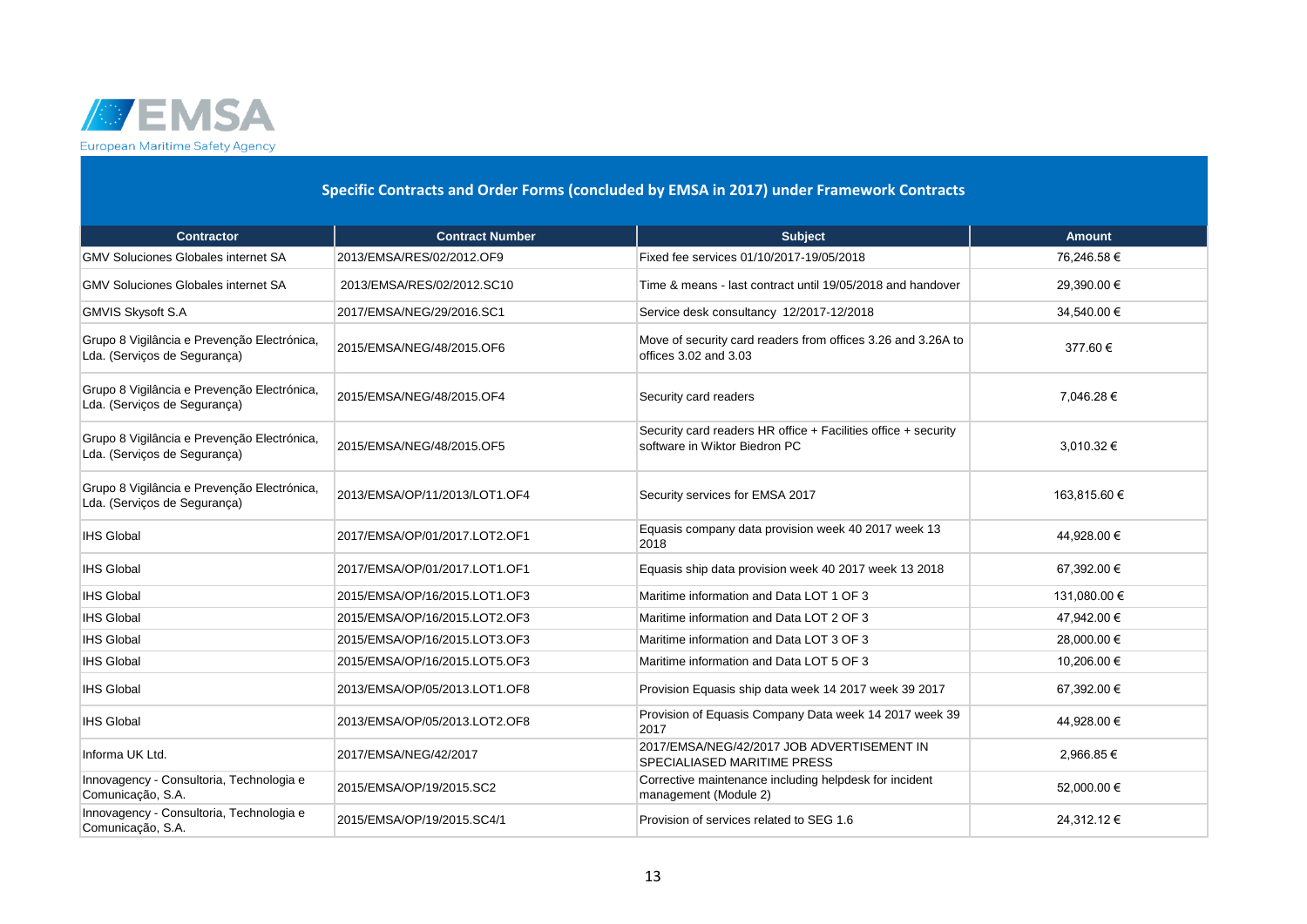

| <b>Contractor</b>                                             | <b>Contract Number</b>             | <b>Subject</b>                                                                                   | <b>Amount</b> |
|---------------------------------------------------------------|------------------------------------|--------------------------------------------------------------------------------------------------|---------------|
| Innovagency - Consultoria, Technologia e<br>Comunicação, S.A. | 2015/EMSA/OP/19/2015.SC4/2         | Provision of services related to SEG 1.6                                                         | 41,994.38 €   |
| Innovagency - Consultoria, Technologia e<br>Comunicação, S.A. | 2015/EMSA/OP/19/2015.SC3/2         | 'SEG features for EFCA IUU, SSN accident module, and<br>general improvements                     | 17,175.00 €   |
| Innovagency - Consultoria, Technologia e<br>Comunicação, S.A. | 2015/EMSA/OP/19/2015.SC3/1         | SEG features for EFCA IUU, SSN accident module, and<br>general improvements                      | 50,044.38 €   |
| Intrasoft International S.A.                                  | 2015/EMSA/OP/18/2015.SC7           | Changes to SSN applicable to the SSN v4.0 release                                                | 157.070.00 €  |
| Intrasoft International S.A.                                  | 2015/EMSA/OP/18/2015.SC6           | Provision of 6 additional months of Corrective maintenance<br>of pre-existing databases (stires) | 8,951.25€     |
| Intrasoft International S.A.                                  | 2015/EMSA/OP/18/2015.SC5           | Provision of one additional year of Corrective maintenance of<br><b>EIS databases</b>            | 33,247.50 €   |
| ISQ - Instituto de Soldadura e Qualidade                      | 2014/EMSA/NEG/26/2014.OF5          | Consultancy services ISQ - Report Autoprotecao e Protecao<br>Contra explosoes                    | 2,270.00 €    |
| J.L.G. Consulting SRL                                         | 2017/EMSA/OP/15/2016.SC1           | Design, development, configuration and integration of the<br><b>New EMCIP</b>                    | 323,155.00 €  |
| Kongsberg Satellite Sercives AS (K-SAT)                       | 2014/EMSA/OP/15/2013-1.SC2.22      | Delivery of CSN services                                                                         | 200,000.00 €  |
| Kongsberg Satellite Sercives AS (K-SAT)                       | 2014/EMSA/OP/15/2013-1.MOD2.SC2.19 | Delivery of KSAT services                                                                        | 360,000.00 €  |
| Kongsberg Satellite Sercives AS (K-SAT)                       | 2014/EMSA/OP/15/2013-1.MOD2.SC2.20 | Delivery of KSAT services (KSAT - BCSEA/TRACECA IV)                                              | 23,000.00 €   |
| Kongsberg Satellite Sercives AS (K-SAT)                       | 2014/EMSA/OP/15/2013-1.MOD2.SC2.23 | Delivery of CSN services (MS)                                                                    | 52,000.00 €   |
| Kongsberg Satellite Sercives AS (K-SAT)                       | 2014/EMSA/OP/15/2013-1.MOD2.SC2.21 | Delivery of CSN services to GL                                                                   | 24,000.00 €   |
| Kongsberg Satellite Sercives AS (K-SAT)                       | 2014/EMSA/OP/15/2013-1.MOD2.SC2.18 | Delivery of CSN services to GL                                                                   | 24,000.00 €   |
| Kongsberg Satellite Sercives AS (K-SAT)                       | 2014/EMSA/OP/15/2013-1.MOD2.SC2.24 | Delivery of VDS services                                                                         | 30,000.00 €   |
| Konica Minolta                                                | 2010/EMSA/OP/11/2009.LOT1.OF15     | Maintenace of all copiers                                                                        | 3,000.00 €    |
| <b>KR Hellas Ltd</b>                                          | 2015/EMSA/OP/01/2015.SC5           | <b>RuleCheck Enhancement</b>                                                                     | 11,721.00 €   |
| <b>KR Hellas Ltd</b>                                          | 2015/EMSA/OP/01/2015.SC7           | <b>RuleCheck Enhancement</b>                                                                     | 15,939.00 €   |
| <b>KR Hellas Ltd</b>                                          | 2015/EMSA/OP/01/2015.SC6           | RuleCheck Enhancement: Development of the new<br>functionality "MyShipEU"                        | 69,283.00 €   |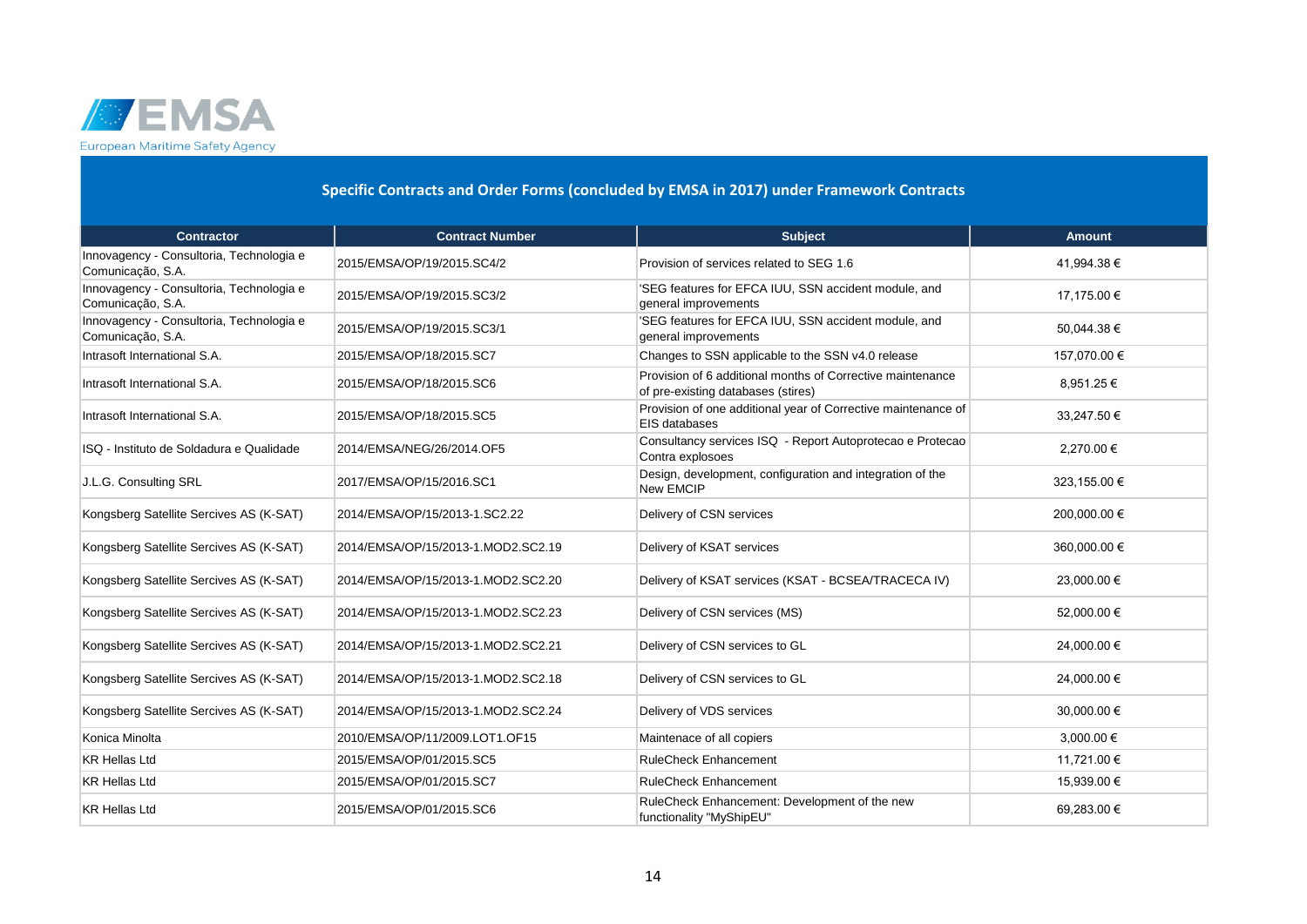

| <b>Contractor</b>                                  | <b>Contract Number</b>          | <b>Subject</b>                                                                                            | <b>Amount</b>  |
|----------------------------------------------------|---------------------------------|-----------------------------------------------------------------------------------------------------------|----------------|
| KR Hellas Ltd                                      | 2015/EMSA/OP/01/2015.SC8        | <b>RuleCheck Maintenance</b>                                                                              | 81,443.00 €    |
| Labelpoland.com                                    | 2015/EMSA/NEG/8/2015.LOT2.SC5   | Additional storage spaces and insurance for EMSA<br>equipment                                             | 21,139.67 €    |
| Lamor Corporation Ab                               | 2017/EMSA/OP/03/2017.SC3        | Supply of High Capacity Skimmer for the EAS South                                                         | 1,724,983.00 € |
| <b>Lamor Corporation Ab</b>                        | 2017/EMSA/OP/03/2017.SC2        | Supply of High Capacity Skimmer for the EMSA EAS South                                                    | 809,643.00 €   |
| <b>Lamor Corporation Ab</b>                        | 2017/EMSA/OP/03/2017.SC1        | Supply of High capacity skimmer on board vessel Bahia Tres                                                | 815,625.00 €   |
| Lattanzio Learning S. p. A.                        | 2016/EMSA/OP/32/2015.SC18       | Course on Operational Controls for Paris MOU, Course on<br>Anti-fouling, Course on CIC on MARPOL Annex VI | 54,905.00 €    |
| Lattanzio Learning S. p. A.                        | 2016/EMSA/OP/32/2015.SC16       | E-Learning course on monitoring, reporting and verifications                                              | 12,420.00 €    |
| Lattanzio Learning S. p. A.                        | 2016/EMSA/OP/32/2015.SC17       | E-LEARNING Module EMSA Surveillance Services                                                              | 13,940.00 €    |
| Lattanzio Learning S. p. A.                        | 2016/EMSA/OP/32/2015.SC14       | E-Learning Programme Maintenance                                                                          | 43,740.00 €    |
| Lattanzio Learning S. p. A.                        | 2016/EMSA/OP/32/2015.SC15       | Reporting HAZMAT in SSN                                                                                   | 24,390.00 €    |
| Leonardo SpA Helicopters                           | 2017/EMSA/OP/12/2016.LOT3.1.SC1 | LOT3 Service set-up                                                                                       | 20,000.00 €    |
| Link Consulting, Tecnologias de Informacao,<br>S.A | 2017/EMSA/OP/05/2017.SC1        | STAR ABM corrective maintenance                                                                           | 43,500.00 €    |
| Link Consulting, Tecnologias de Informacao,<br>S.A | 2017/EMSA/OP/05/2017.SC2        | STAR ABM Evolutive Maintenance/Development                                                                | 45.000.00 €    |
| LuxSpace Sarl                                      | 2016/EMSA/OP/09/2016.SC11       | Licenses for SAT-AIS data services - S2S IE                                                               | 71,500.00 €    |
| LuxSpace Sarl                                      | 2016/EMSA/OP/09/2016.SC8        | Licenses for SAT-AIS data services - S2S PL                                                               | 71,500.00 €    |
| LuxSpace Sarl                                      | 2016/EMSA/OP/09/2016.SC10       | Licenses for SAT-AIS data services - S2S PT                                                               | 71,500.00 €    |
| LuxSpace Sarl                                      | 2016/EMSA/OP/09/2016.SC5        | SAT-AIS data services Global data feed                                                                    | 660,000.00 €   |
| LuxSpace Sarl                                      | 2016/EMSA/OP/09/2016.SC6        | <b>SAT-AIS Data Services Licenses</b>                                                                     | 71.500.00 €    |
| LuxSpace Sarl                                      | 2016/EMSA/OP/09/2016.SC7        | <b>SAT-AIS Data Services Licenses</b>                                                                     | 71,500.00 €    |
| Manuland Lda                                       | 2015/EMSA/NEG/09/2015.OF4       | Disassembly and assembly of partitions and doors for EMSA<br>move May 2017                                | 6,387.48€      |
| Manuland Lda                                       | 2016/EMSA/NEG/18/2016.OF5       | Fence on south facade of EMSA                                                                             | 46,477.57 €    |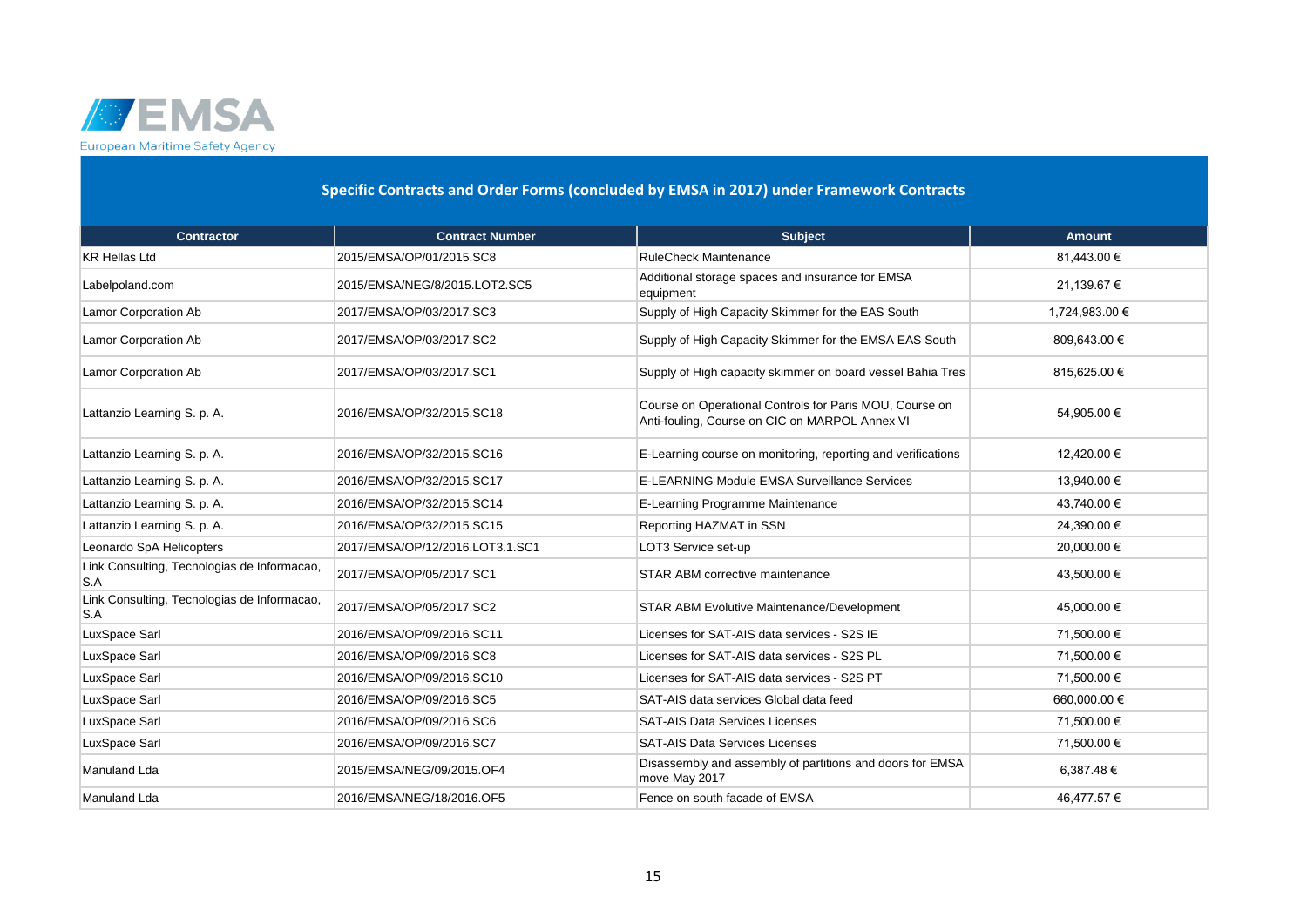

| <b>Contractor</b>          | <b>Contract Number</b>            | <b>Subject</b>                                                              | <b>Amount</b>  |
|----------------------------|-----------------------------------|-----------------------------------------------------------------------------|----------------|
| Manuland Lda               | 2016/EMSA/NEG/18/2016.OF4         | Fixing and painting of walls in several offices in EMSA's main<br>building  | 17,369.73 €    |
| <b>Manuland Lda</b>        | 2017/EMSA/NEG/20/2017.OF2         | New doors in offices                                                        | 995.39€        |
| Manuland Lda               | 2017/EMSA/NEG/20/2017.OF1         | Purchase of retractable wall for meeting room in -1                         | 18,446.94 €    |
| Manutan Unipessoal Lda     | 2017/EMSA/NEG/20/2016.OF1         | Supply of logistic tools and equipment for Facility and<br>Logistics sector | 408.45€        |
| Manutan Unipessoal Lda     | 2017/EMSA/NEG/20/2016.OF2         | Supply of logistic tools and equipment for Facility and<br>Logistics sector | 1,184.58 €     |
| Manutan Unipessoal Lda     | 2017/EMSA/NEG/20/2016.OF3         | Supply of logistic tools and equipment for Facility and<br>Logistics sector | 1,391.78 €     |
| Manutan Unipessoal Lda     | 2017/EMSA/NEG/20/2016.OF4         | Supply of logistic tools and equipment for Facility and<br>Logistics sector | 704.10 €       |
| Markleen Terra S.L.        | 2014/EMSA/NEG/32/2014.OF5         | Purchase of labels to be fixed on OPR equipment                             | 2,209.80 €     |
| <b>Martek Marine Ltd</b>   | 2016/EMSA/OP/06/2016-LOT2.SC3     | Interfacing RPAS services with RPAS DC                                      | 50,000.00 €    |
| <b>Martek Marine Ltd</b>   | 2017/EMSA/OP/12/2016.LOT3.2.SC1   | LOT3 Service set-up                                                         | 20,000.00 €    |
| <b>Martek Marine Ltd</b>   | 2016/EMSA/OP/06/2016 LOT 2 SC2(3) | <b>RPAS Operations</b>                                                      | 1,159,339.63 € |
| MCS Kick & Rush            | 2014/EMSA/OP/19/2013.LOT2.OF21    | <b>Branded</b> items                                                        | 14.976.12 €    |
| MCS Kick & Rush            | 2014/EMSA/OP/19/2013.LOT2.OF25    | <b>Branded items</b>                                                        | 2.055.00 €     |
| <b>MCS Kick &amp; Rush</b> | 2014/EMSA/OP/19/2013.LOT2.OF29    | <b>Branded</b> items                                                        | 3,940.00 €     |
| MCS Kick & Rush            | 2014/EMSA/OP/19/2013.LOT2.OF23    | <b>Branded items</b>                                                        | 211.68€        |
| MCS Kick & Rush            | 2014/EMSA/OP/19/2013.LOT2.OF20    | <b>Branded items</b>                                                        | 3,780.77 €     |
| MCS Kick & Rush            | 2014/EMSA/OP/19/2013.LOT2.OF27    | <b>Branded</b> items                                                        | 4,960.00 €     |
| MCS Kick & Rush            | 2014/EMSA/OP/19/2013.LOT2.OF28    | <b>Branded items</b>                                                        | 392.80 €       |
| MCS Kick & Rush            | 2014/EMSA/OP/19/2013.LOT2.OF24    | <b>Branded items</b>                                                        | 3,846.50 €     |
| <b>MCS Kick &amp; Rush</b> | 2014/EMSA/OP/19/2013.LOT2.OF26    | <b>Branded items</b>                                                        | 180.32 €       |
| MCS Kick & Rush            | 2014/EMSA/OP/19/2013.LOT2.OF31    | <b>Branded</b> items                                                        | 148.96 €       |
| MCS Kick & Rush            | 2014/EMSA/OP/19/2013.LOT2.OF30    | <b>Branded items</b>                                                        | 374.60 €       |
| MCS Kick & Rush            | 2014/EMSA/OP/19/2013.LOT2.OF22C   | Roll up stands communications                                               | 74.92 €        |
| MCS Kick & Rush            | 2014/EMSA/OP/19/2013.LOT2.OF22A   | Roll up stands Safemed                                                      | 149.84 €       |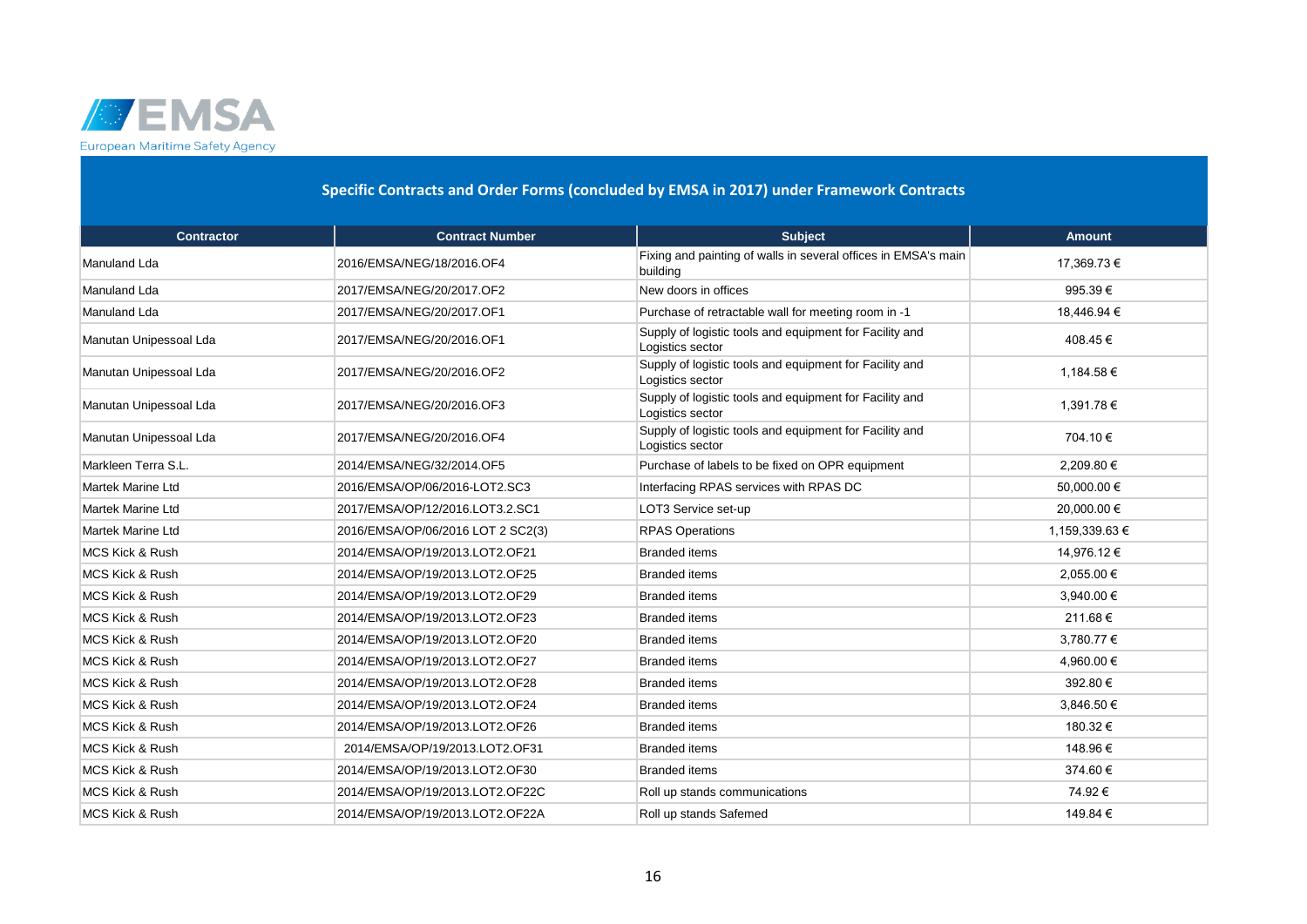

| <b>Contractor</b>                       | <b>Contract Number</b>            | <b>Subject</b>                                                                   | <b>Amount</b>  |
|-----------------------------------------|-----------------------------------|----------------------------------------------------------------------------------|----------------|
| <b>MCS Kick &amp; Rush</b>              | 2014/EMSA/OP/19/2013.LOT2.OF22B   | Roll up stands Traceca                                                           | 149.84 €       |
| <b>MDA Geospatial Services</b>          | 2014/EMSA/OP/15/2013-5.MOD2.SC2.4 | Delivery of CSN services                                                         | 45,000.00 €    |
| <b>MDA Geospatial Services</b>          | 2014/EMSA/OP/15/2013-5.MOD2.SC2.5 | Delivery of CSN services                                                         | 35,000.00 €    |
| <b>MDA Geospatial Services</b>          | 2016/EMSA/NEG/31/2015.SC8         | Radarsat licenses                                                                | 120.000.00 €   |
| <b>MDA Geospatial Services</b>          | 2016/EMSA/NEG/31/2015.SC16        | Radarsat licenses                                                                | 63,000.00 €    |
| <b>MDA Geospatial Services</b>          | 2016/EMSA/NEG/31/2015.SC13        | <b>Radarsat licenses</b>                                                         | 2,250,000.00 € |
| <b>MDA Geospatial Services</b>          | 2016/EMSA/NEG/31/2015.SC9         | Radarsat licenses                                                                | 1,000,000.00 € |
| <b>MDA Geospatial Services</b>          | 2016/EMSA/NEG/31/2015.SC12        | Radarsat licenses                                                                | 210.000.00 €   |
| <b>MDA Geospatial Services</b>          | 2016/EMSA/NEG/31/2015.SC18        | <b>Radarsat licenses</b>                                                         | 2,250,000.00 € |
| <b>MDA Geospatial Services</b>          | 2016/EMSA/NEG/31/2015.SC10        | Radarsat licenses                                                                | 320,000.00 €   |
| <b>MDA Geospatial Services</b>          | 2016/EMSA/NEG/31/2015.SC14        | Radarsat licenses                                                                | 900,000.00 €   |
| <b>MDA Geospatial Services</b>          | 2016/EMSA/NEG/31/2015.SC11        | Radarsat licenses                                                                | 1,000,000.00 € |
| <b>MDA Geospatial Services</b>          | 2016/EMSA/NEG/31/2015.SC17        | Radarsat licenses                                                                | 467,631.08€    |
| <b>MDA Geospatial Services</b>          | 2016/EMSA/NEG/31/2015.SC15        | Radarsat licenses                                                                | 132,000.00 €   |
| <b>MDA Geospatial Services</b>          | 2016/EMSA/NEG/31/2015.SC21        | Radarsat licenses                                                                | 1,100,000.00 € |
| <b>MDA Geospatial Services</b>          | 2016/EMSA/NEG/31/2015.SC17        | Radarsat licenses                                                                | 232,368.92 €   |
| <b>MDA Geospatial Services</b>          | 2016/EMSA/NEG/31/2015.SC7         | Radarsat licenses                                                                | 375,000.00 €   |
| <b>MDA Geospatial Services</b>          | 2016/EMSA/NEG/31/2015.SC19        | Radarsat licenses                                                                | 130,000.00 €   |
| Median-Corretores de Seguros S.A.       | 2015/EMSA/NEG/38/2015.OF4         | Trainee health insurance                                                         | 520.00 €       |
| Median-Corretores de Seguros S.A.       | 2015/EMSA/NEG/38/2015.OF5         | Trainee health insurance                                                         | 260.00 €       |
| Microsoft NV/SA                         | DI/7300.SC1                       | Microsoft Premier Support Tier 2                                                 | 67,800.00 €    |
| Monte Dos Pensamentos Turismo Rural Lda | 2013/EMSA/OP/01/2013.SC40         | Interpretation for 47th Administrative Board meeting                             | 13,162.65 €    |
| Monte Dos Pensamentos Turismo Rural Lda | 2013/EMSA/OP/01/2013.SC41 (1/2)   | Interpretation for 48th Administrative Board meeting                             | 11,597.54 €    |
| Monte Dos Pensamentos Turismo Rural Lda | 2017/EMSA/OP/07/2017.SC02         | Interpretation for MARSEC-SAGMAS meeting                                         | 9,096.00 $\in$ |
| Monte Dos Pensamentos Turismo Rural Lda | 2013/EMSA/OP/01/2013.SC44         | Interpretation for the 49th Administrative Board meeting;<br>November 16-17 2017 | 12,798.95 €    |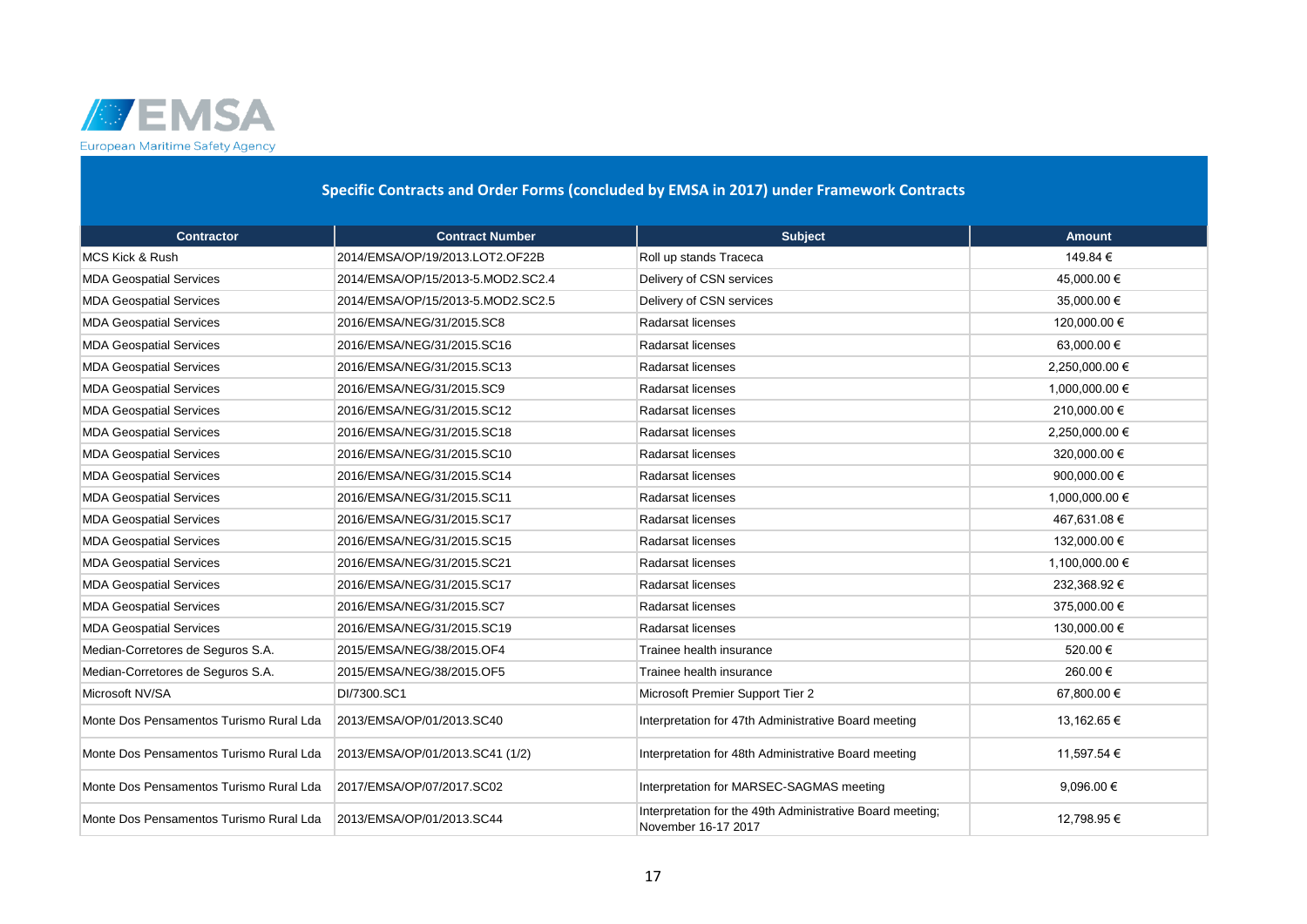

| <b>Contractor</b>                       | <b>Contract Number</b>          | <b>Subject</b>                                                                                                                 | <b>Amount</b> |
|-----------------------------------------|---------------------------------|--------------------------------------------------------------------------------------------------------------------------------|---------------|
| Monte Dos Pensamentos Turismo Rural Lda | 2013/EMSA/OP/01/2013.SC41 (2/2) | Interpretation for Workshop of the Pilot Project Creation of a<br><b>European Coastguard Function</b>                          | 6,847.54 €    |
| Monte Dos Pensamentos Turismo Rural Lda | 2013/EMSA/OP/01/2013.SC42       | Interpretation Services for the Black and Caspian Sea<br>Project Steering Committee Meeting, 13-14/06/2017                     | 3,781.39€     |
| Monte Dos Pensamentos Turismo Rural Lda | 2017/EMSA/OP/07/2017.SC1        | Interpretation services RU-EN                                                                                                  | 4,100.60 €    |
| Monte Dos Pensamentos Turismo Rural Lda | 2013/EMSA/OP/01/2013.SC43       | Provision of simultaneous interpretation services EN/FR and<br>vice-versa for the 1st SAFEMED IV Steering Committee<br>Meeting | 3,150.00 €    |
| <b>NAB Marine Limited</b>               | 2014/EMSA/NEG/74/2013.OF8       | Provision of AI training for MS 04-08/09/2017                                                                                  | 4,100.00 €    |
| <b>NAB Marine Limited</b>               | 2014/EMSA/NEG/74/2013.OF9       | Provision of Core Skills course on AI 11-15/12/2017 (15 MS)                                                                    | 4,100.00 €    |
| <b>NAB Marine Limited</b>               | 2014/EMSA/NEG/74/2013.OF7       | Provision of Training on Core Skills for Accident Investigators                                                                | 4,100.00 €    |
| Novabase                                | 2014/EMSA/OP/04/2014.OF8        | Purchase of APC rack and accessories(2017)                                                                                     | 2,106.87 €    |
| Novabase                                | 2014/EMSA/OP/09/2014.OF27       | Renewal of Smartnet maintenance CISCO hardware<br>August2017-August2018                                                        | 34,973.82 €   |
| Novabase                                | 2014/EMSA/OP/09/2014.OF30       | Renewal of HP CarePag maintenance                                                                                              | 7.337.64 €    |
| Oracle Belgium                          | DI/7590.OF L008/1(2)            | IDM Licenses (BL3102)                                                                                                          | 42,380.70 €   |
| Oracle Belgium                          | DI/7590.OF L008/2(2)            | IDM Licenses (BL3900)                                                                                                          | 37,678.30 €   |
| Oracle Belgium                          | DI/7590.SC C024                 | <b>IdM Services</b>                                                                                                            | 4,000.00 €    |
| Oracle Belgium                          | DI/7590.OF S027                 | Oracle Identity and Access Management                                                                                          | 15,353.52 €   |
| Oracle Belgium                          | DI/7150.OF S317                 | Oracle Maintenance of Software                                                                                                 | 84.617.84 €   |
| Oracle Belgium                          | DI/7590.Ref.86707&86800         | ULM Licenses and Capped - Ref.86707&86800                                                                                      | 355.011.35 €  |
| Oramix                                  | 2014/EMSA/OP/09/2014.OF31       | Maintenance renewal Nutanix - Copernicus                                                                                       | 76,766.56 €   |
| Oramix                                  | 2014/EMSA/OP/09/2014.OF31.T3    | Maintenance renewal Nutanix A.3                                                                                                | 59,365.44 €   |
| Oramix                                  | 2014/EMSA/OP/09/2014.OF38       | Purchase of hyper-convergent equipment series 3000<br>Nutanix.with license and 1 year support                                  | 184,745.18 €  |
| Oramix                                  | 2014/EMSA/OP/09/2014.OF28       | Renewal of maintenance of Exadata Database Machine X5-<br>2 and Exadata Storage Server Software                                | 72,856.77 €   |
| Oramix                                  | 2014/EMSA/OP/09/2014.OF35       | Renewal of Exadata maintenance - Copernicus                                                                                    | 24,730.90 €   |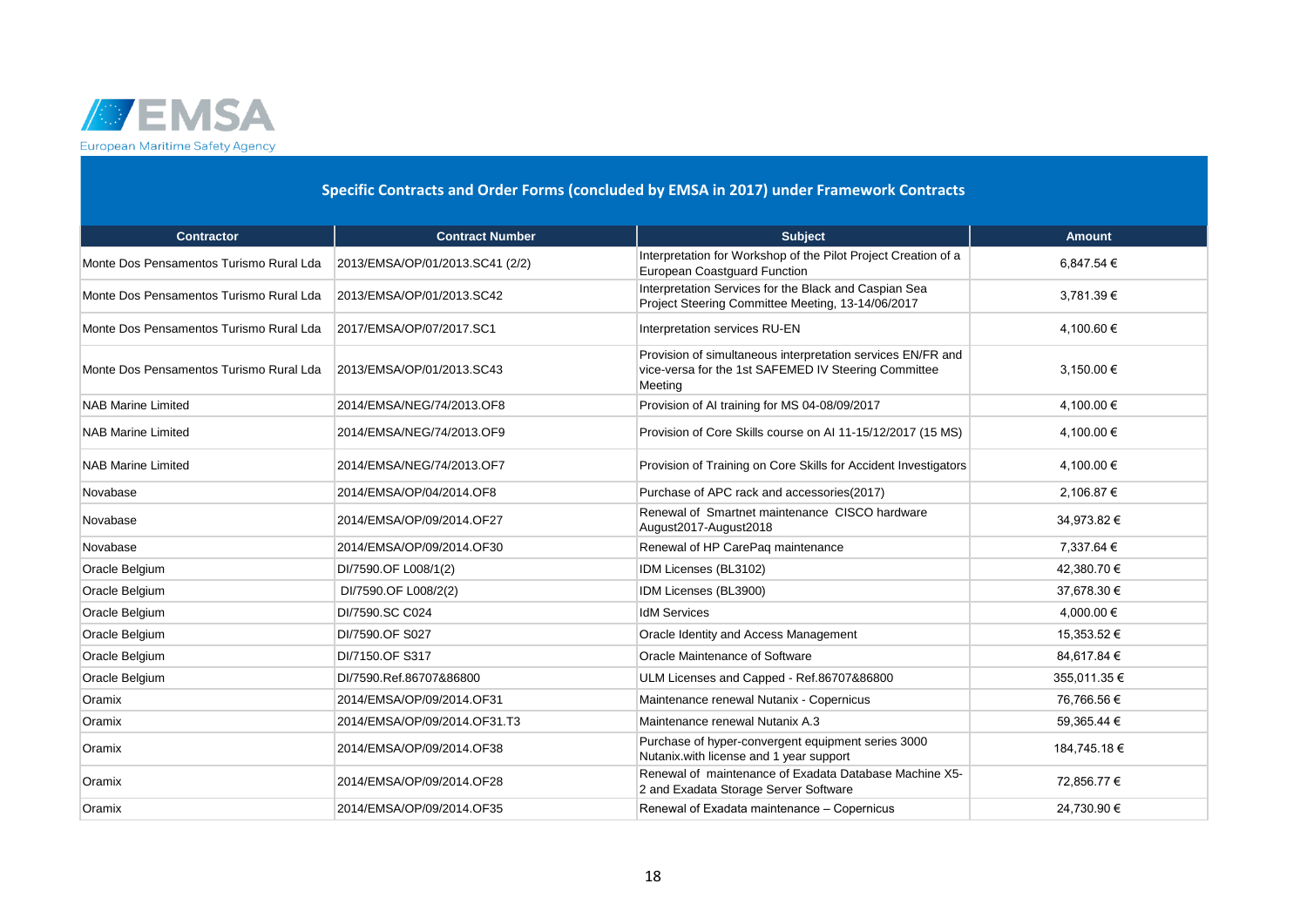

| <b>Contractor</b>                                         | <b>Contract Number</b>                                 | <b>Subject</b>                                                                                                            | <b>Amount</b> |
|-----------------------------------------------------------|--------------------------------------------------------|---------------------------------------------------------------------------------------------------------------------------|---------------|
| Ottavio Novella SpA                                       | 2017/EMSA/CPNEG/38/2016.SC1                            | Preparation phase and initial arrangement of 2 years EAS in<br>Southern Europe                                            | 520.000.00 €  |
| Pavimentos Silva S.A.                                     | 2017/EMSA/NEG/34/2017.OF1                              | Flooring solutions                                                                                                        | 21,098.64 €   |
| Portlingua - Professores e Tradutores Lda                 | 2013/EMSA/OP/03/2013.LOT1.OF11.OF12.OF13.OF1<br>4.OF15 | Portuguese Language Training 2017                                                                                         | 21,155.85 €   |
| Post cooperativa de acção e intervenção<br>cultural C.R.L | 2014/EMSA/NEG/25/2014.OF3                              | Annual preventative maintenance 2017                                                                                      | 203.25 €      |
| Post cooperativa de acção e intervenção<br>cultural C.R.L | 2014/EMSA/NEG/25/2014.OF4                              | Corrective maintenance                                                                                                    | 74.26€        |
| Push Safety Lda                                           | 2015/EMSA/NEG/40/2015.OF11                             | Purchase of 4 special chairs                                                                                              | 5,082.80 €    |
| Push Safety Lda                                           | 2015/EMSA/NEG/40/2015.OF10                             | Calibration of gas monitors (PPE)                                                                                         | 1.050.00 €    |
| Push Safety Lda                                           | 2015/EMSA/NEG/40/2015.OF9                              | Calibration of gas monitors (PPE)                                                                                         | 1,050.00 €    |
| Regs4Ships Ltd                                            | 2015/EMSA/OP/15/2014.OF8                               | Provision of an ISPS training for MS 07-10/03/2017                                                                        | 13,996.00 €   |
| <b>Reisswolf SA</b>                                       | 2016/EMSA/NEG/40/2016.OF2                              | Secure destruction of data carriers                                                                                       | 584.00 €      |
| <b>Reisswolf SA</b>                                       | 2016/EMSA/NEG/40/2016.OF1                              | Secure destruction of data carriers, electrical equipment and<br>furniture and document management related services       | 3,645.00 €    |
| Rumos - Formação e Comunicação SA                         | 2015/EMSA/OP/02/2015.OF8                               | Adobe illustrator training                                                                                                | 2.520.00 €    |
| Rumos - Formação e Comunicação SA                         | 2015/EMSA/OP/02/2015.OF11                              | Distributed messaging with Apache Kafka; 18-19 December<br>2017                                                           | 7,172.00 €    |
| Rumos - Formação e Comunicação SA                         | 2015/EMSA/OP/02/2015.OF12                              | EXACT E-LEARNING SYSTEM;22-23 NOV 2017                                                                                    | 6,160.00 €    |
| Rumos - Formação e Comunicação SA                         | 2015/EMSA/OP/02/2015.OF9                               | <b>ICT</b> trainings                                                                                                      | 24,830.00 €   |
| Rumos - Formação e Comunicação SA                         | 2015/EMSA/OP/02/2015.OF10                              | MS Office 2016 - Tailor Made Access Basic + Red Hat<br>System Administration III (RH254) ; 14-15 Sept + 23-26 Oct<br>2017 | 12,760.00 €   |
| SAGIES - Segurança, Higiéne e Saúde no<br>Trabalho, S.A   | EMSA/14/FC/13/ADM/009/2/0 LOT2.OF26                    | Annual medical visits for EMSA staff                                                                                      | 1,645.70 €    |
| SAGIES - Segurança, Higiéne e Saúde no<br>Trabalho, S.A   | EMSA/14.FC.13.ADM.009.2.0.LOT2.OF27                    | Annual medical visits for EMSA staff 2018                                                                                 | 2,960.30 €    |
| SAGIES - Segurança, Higiéne e Saúde no<br>Trabalho, S.A   | EMSA/14.FC.13.ADM.009.2.0.LOT2.OF23                    | Annual medical visit 2017                                                                                                 | 5,291.00 €    |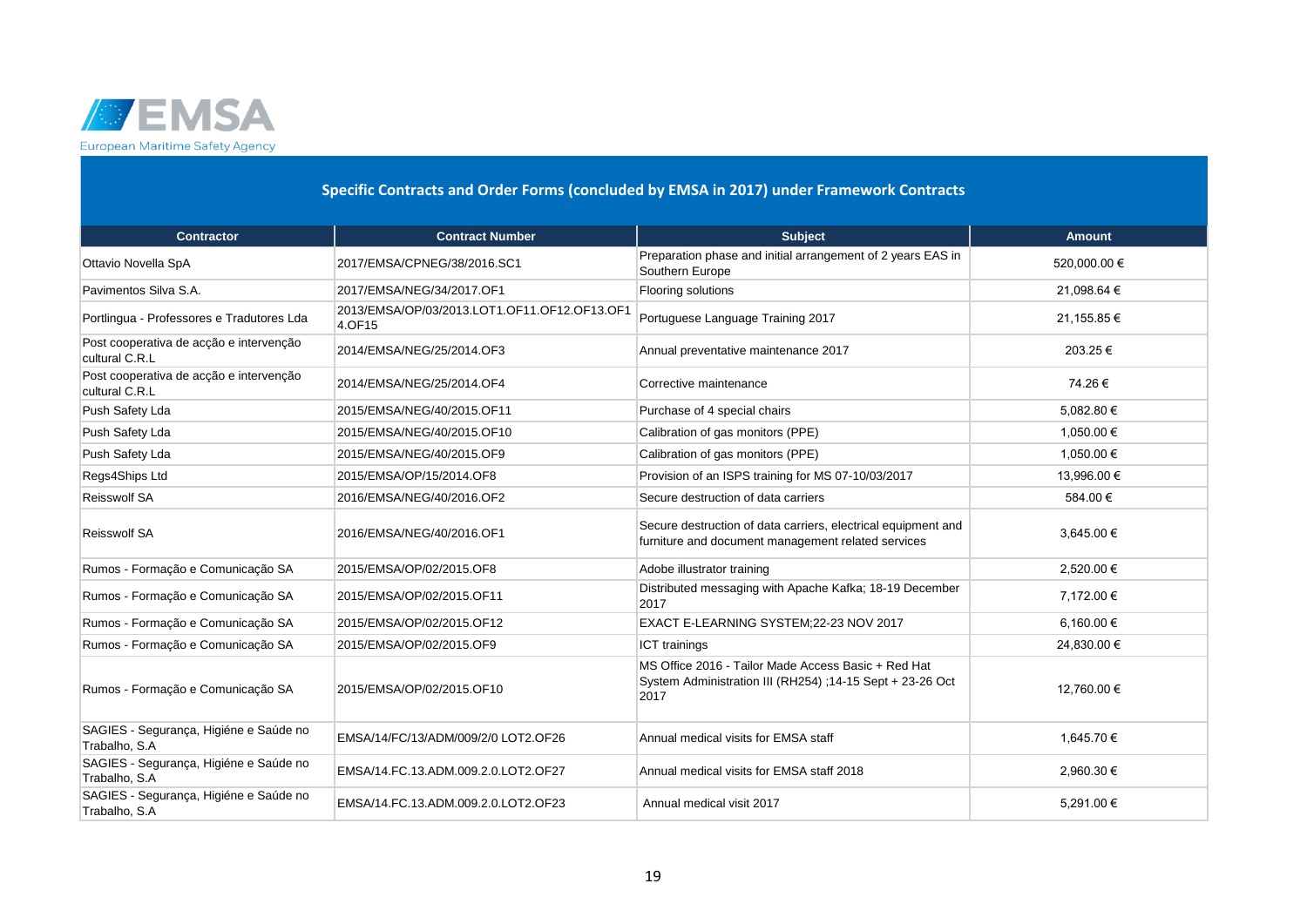

| <b>Contractor</b>                                       | <b>Contract Number</b>                | <b>Subject</b>                                         | <b>Amount</b>  |
|---------------------------------------------------------|---------------------------------------|--------------------------------------------------------|----------------|
| SAGIES - Segurança, Higiéne e Saúde no<br>Trabalho, S.A | EMSA/14.FC.13.ADM.009.2.0.LOT2.OF24/1 | Medical advisor 2017                                   | 7.835.10 €     |
| SAGIES - Segurança, Higiéne e Saúde no<br>Trabalho, S.A | EMSA/14.FC.13.ADM.009.2.0.LOT2 OF25   | Flu vaccination campaign 2017                          | 910.00 €       |
| SAGIES - Segurança, Higiéne e Saúde no<br>Trabalho, S.A | EMSA/14.FC.13.ADM.009.2.0.LOT2 OF28   | Medical Advisor 2018                                   | 2,025.40 €     |
| Senilife                                                | 2014/EMSA/NEG/17/2014.OF3             | Annual maintenance and training 2017                   | 350.00€        |
| Sigmaworld Unipessoal                                   | 2016/EMSA/NEG/33/2016.SC3             | Supply of LED lamps for EMSA building                  | 24,563.99€     |
| Steelcase - Equipamentos de Escritório, S.A             | 2015/EMSA/OP/23/2015.OF6              | Purchase of Office furniture                           | 6,260.70 €     |
| Steelcase - Equipamentos de Escritório, S.A             | 2015/EMSA/OP/23/2015.OF5              | Supply of furniture                                    | 6,260.70 €     |
| Steelcase - Equipamentos de Escritório, S.A             | 2015/EMSA/OP/23/2015.OF7              | Supply of furniture                                    | $6.854.11 \in$ |
| Steelcase - Equipamentos de Escritório, S.A             | 2015/EMSA/OP/23/2015.OF8              | Supply of furniture                                    | 11,409.54 €    |
| Systemat Luxembourg SA                                  | DI/7350.OF1459                        | 6 PCs + accessories                                    | 4.014.14 €     |
| Tagus Consortium - Brandaid Unipessoal Lda<br>(Hamlet)  | 2014/EMSA/OP/19/2013.LOT1.OF52        | 100 maritime photos for communication purposes         | 1,533.00 €     |
| Tagus Consortium - Brandaid Unipessoal Lda<br>(Hamlet)  | 2014/EMSA/OP/19/2013.LOT1.OF57        | 2017 Brochures Copernicus                              | 2,571.85 €     |
| Tagus Consortium - Brandaid Unipessoal Lda<br>(Hamlet)  | 2014/EMSA/OP/19/2013.LOT1.OF53        | Communication 2016: EMSA Facts & Figures               | 2,775.00 €     |
| Tagus Consortium - Brandaid Unipessoal Lda<br>(Hamlet)  | 2014/EMSA/OP/19/2013.LOT1.OF56        | Communication 2017: 50 A0 posters                      | 671.02€        |
| Tagus Consortium - Brandaid Unipessoal Lda<br>(Hamlet)  | 2014/EMSA/OP/19/2013.LOT1.OF55        | Communication 2017: CleanSeaNet 10 year anniversary    | 2,247.00 €     |
| Tagus Consortium - Brandaid Unipessoal Lda<br>(Hamlet)  | 2014/EMSA/OP/19/2013.LOT1.OF51        | Communication 2017: places of refuge Video editing     | 1,376.14 €     |
| Tagus Consortium - Brandaid Unipessoal Lda<br>(Hamlet)  | 2014/EMSA/OP/19/2013.LOT1.OF50        | Communication 2017: places of refuge Video shooting    | $3,140.18 \in$ |
| Tagus Consortium - Brandaid Unipessoal Lda<br>(Hamlet)  | 2014/EMSA/OP/19/2013.LOT1.OF54        | Communication 2017: Pollution Reponse brochure reprint | 732.95€        |
| Tagus Consortium - Brandaid Unipessoal Lda<br>(Hamlet)  | 2014/EMSA/OP/19/2013.LOT1.OF49        | communication 2017: Thetis MRV brochure                | 232.95€        |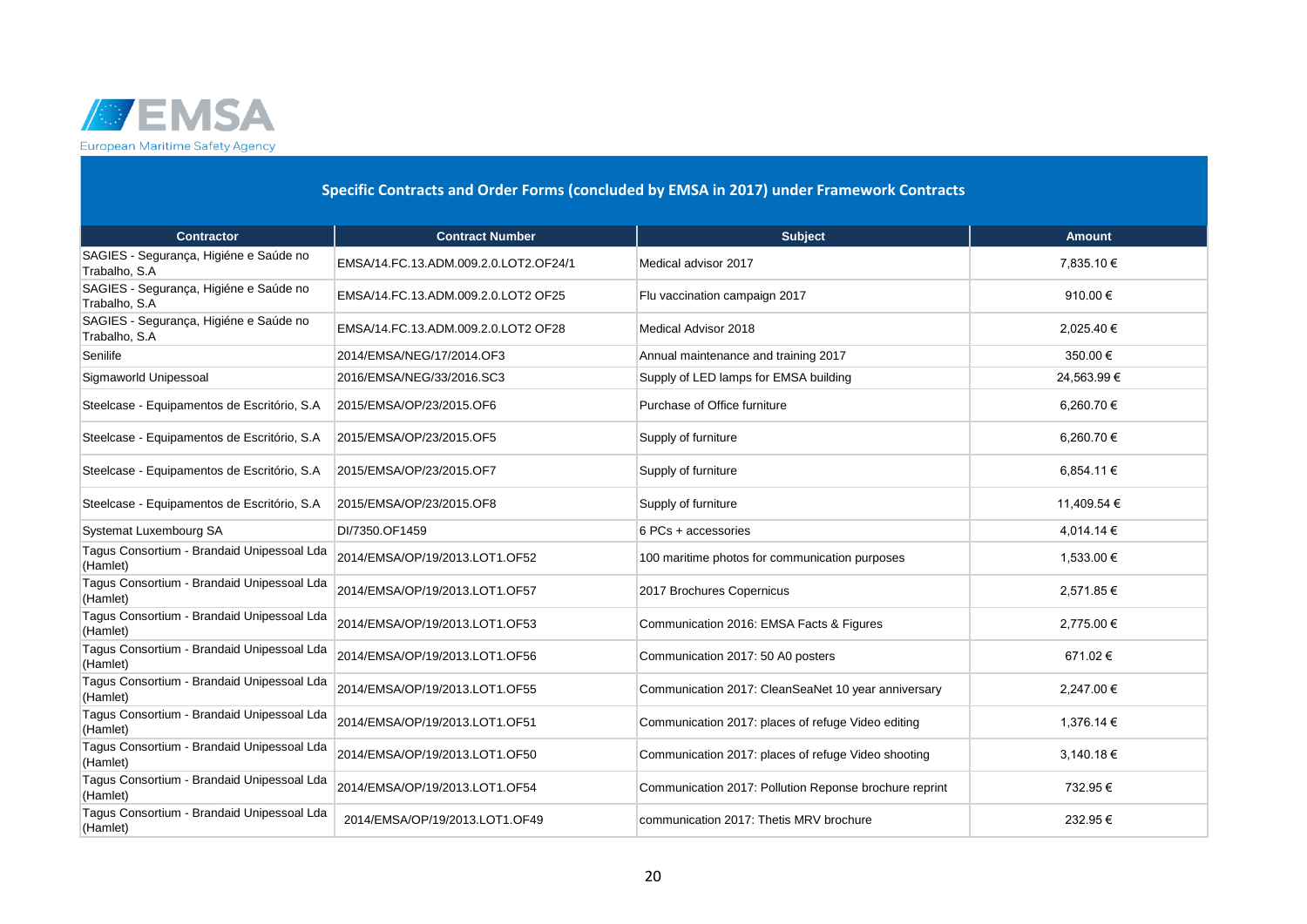

| <b>Contractor</b>                                      | <b>Contract Number</b>         | <b>Subject</b>                                                                                                           | <b>Amount</b> |
|--------------------------------------------------------|--------------------------------|--------------------------------------------------------------------------------------------------------------------------|---------------|
| Tagus Consortium - Brandaid Unipessoal Lda<br>(Hamlet) | 2014/EMSA/OP/19/2013.LOT1.OF48 | <b>COPERNICUS Infographics</b>                                                                                           | 7,777.78€     |
| Tagus Consortium - Brandaid Unipessoal Lda<br>(Hamlet) | 2014/EMSA/OP/19/2013.LOT1.OF41 | Copernicus Maritime Surveillance Service Product Catalogue<br>Copernicus Maritime Surveillance Service Product Catalogue | 7,790.00 €    |
| Tagus Consortium - Brandaid Unipessoal Lda<br>(Hamlet) | 2014/EMSA/OP/19/2013.LOT1.OF38 | FILMING RPAS DEMO USING A DRONE (10-<br>12/05 HUELVA-ES)                                                                 | 8,891.00 €    |
| Tagus Consortium - Brandaid Unipessoal Lda<br>(Hamlet) | 2014/EMSA/OP/19/2013.LOT1.OF45 | Marine Casualties A4 leaflet 500                                                                                         | 1,210.00 €    |
| Tagus Consortium - Brandaid Unipessoal Lda<br>(Hamlet) | 2014/EMSA/OP/19/2013.LOT1.OF46 | Photo shoot: closing workshop pilot project on coastguard<br>cooperation 02/06/2017                                      | 596.59€       |
| Tagus Consortium - Brandaid Unipessoal Lda<br>(Hamlet) | 2014/EMSA/OP/19/2013.LOT1.OF40 | Print Best practice guide on the inventory of Hazardous<br>Goods 400 copies                                              | 2,392.00 €    |
| Tagus Consortium - Brandaid Unipessoal Lda<br>(Hamlet) | 2014/EMSA/OP/19/2013.LOT1.OF36 | printing MAR-CIS trifold leaflets 250 copies                                                                             | 161.93 €      |
| Tagus Consortium - Brandaid Unipessoal Lda<br>(Hamlet) | 2014/EMSA/OP/19/2013.LOT1.OF35 | Printing of pollution rsesponse services brochures                                                                       | 502.84 €      |
| Tagus Consortium - Brandaid Unipessoal Lda<br>(Hamlet) | 2014/EMSA/OP/19/2013.LOT1.OF42 | printing printing brochures pollution response services 250<br>copies                                                    | 502.84 €      |
| Tagus Consortium - Brandaid Unipessoal Lda<br>(Hamlet) | 2014/EMSA/OP/19/2013.LOT1.OF37 | Printing SPD 2017 1000 copies                                                                                            | 2,261.36 €    |
| Tagus Consortium - Brandaid Unipessoal Lda<br>(Hamlet) | 2014/EMSA/OP/19/2013.LOT1.OF43 | Promotional video COPERNICUS EMSA                                                                                        | 15,940.00 €   |
| Tagus Consortium - Brandaid Unipessoal Lda<br>(Hamlet) | 2014/EMSA/OP/19/2013.LOT1.OF44 | Reprint Marice Brochures 250                                                                                             | 161.93€       |
| Tagus Consortium - Brandaid Unipessoal Lda<br>(Hamlet) | 2014/EMSA/OP/19/2013.LOT1.OF39 | RPAS Video(LISBOA)                                                                                                       | 1,090.00 €    |
| Tagus Consortium - Brandaid Unipessoal Lda<br>(Hamlet) | 2014/EMSA/OP/19/2013.LOT1.OF58 | stock video footage                                                                                                      | 2,965.14 €    |
| Tagus Consortium - Brandaid Unipessoal Lda<br>(Hamlet) | 2014/EMSA/OP/19/2013.LOT1.OF47 | Video Closing workshop on Pilot Project on Coastguard<br>Cooperation: 2nd June 2017                                      | 2,033.53 €    |
| TDGI Tecnologia de Gestão de Imóveis                   | 2017/EMSA/OP/08/2016.LOT1.SC1  | Cleaning services for EMSA premises                                                                                      | 84,718.95 €   |
| TDGI Tecnologia de Gestão de Imóveis                   | 2017/EMSA/OP/08/2016.LOT1.OF1  | Special cleaning deep cleaning _skylight                                                                                 | 837.90€       |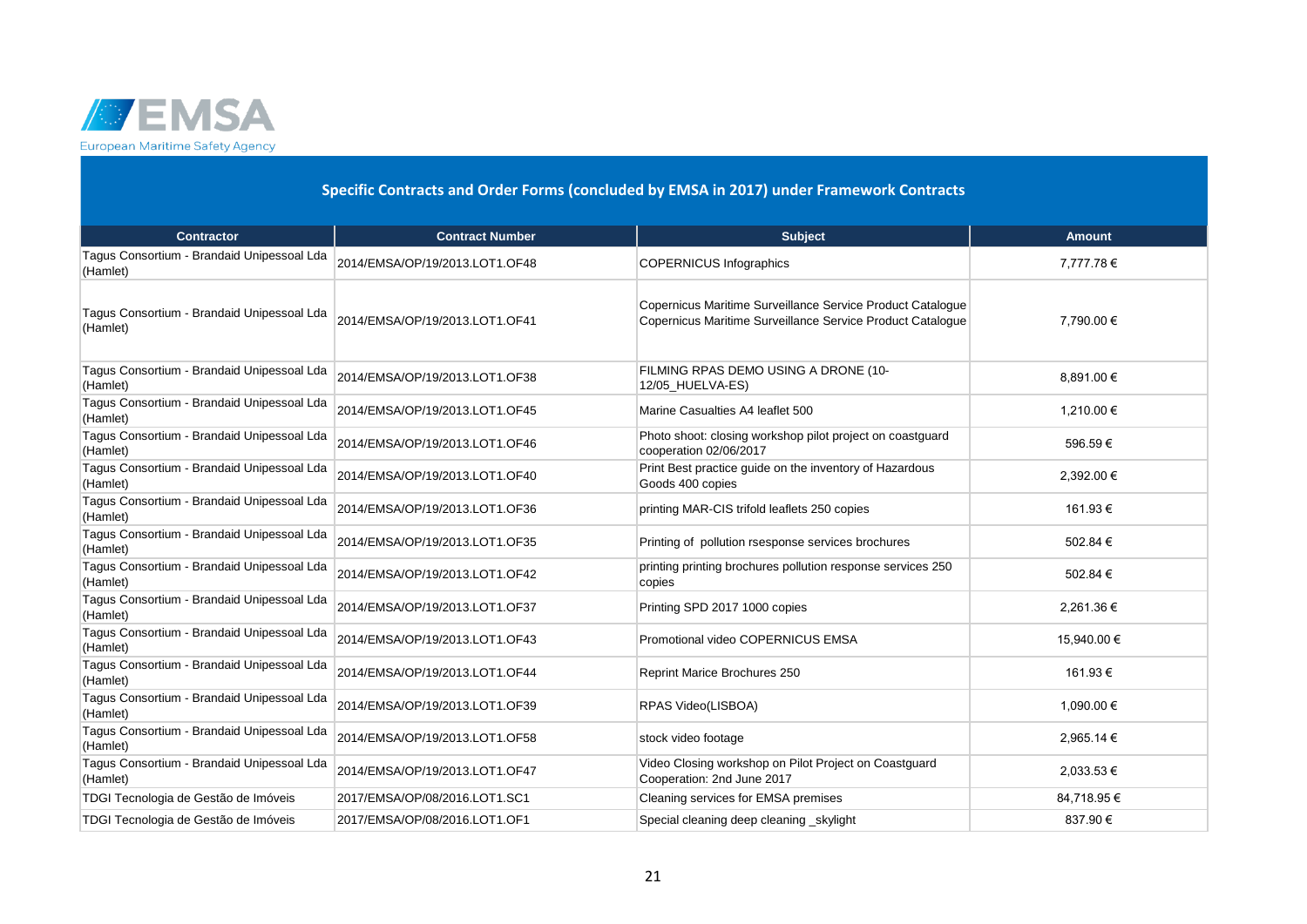

| <b>Contractor</b>                                                                                                                                                      | <b>Contract Number</b>                     | <b>Subject</b>                                                                                                                             | <b>Amount</b>  |
|------------------------------------------------------------------------------------------------------------------------------------------------------------------------|--------------------------------------------|--------------------------------------------------------------------------------------------------------------------------------------------|----------------|
| TDGI Tecnologia de Gestão de Imóveis                                                                                                                                   | 2017/EMSA/OP/08/2016.LOT1.OF3              | Special cleaning services                                                                                                                  | 1,345.05 €     |
| Tekever Tecnologias de Informação                                                                                                                                      | 2017/EMSA/OP/22/2016-2.SC1                 | set-up, mobilisation, on-site activities and flight operations                                                                             | 92.927.67 €    |
| Tekever Tecnologias de Informação                                                                                                                                      | EMSA/OP/06/2016-LOT1.SC4                   | Interfacing                                                                                                                                | 75,000.00 €    |
| Tekever Tecnologias de Informação                                                                                                                                      | 2016/EMSA/OP/06/2016.SC3                   | RPAS availability/reservation fees                                                                                                         | 706,250.00 €   |
| Tekever Tecnologias de informacao S. A.<br>(LOT1) Forca Aerea Portuguesa (LOT2.1)<br>Altus LSA Commercial & Manufacturing S. A.<br>(LOT2.2) Martek Marine Ltd (LOT2.3) | EMSA/OP/06/2016- LOT 1, SC2                | Mobilization. On-site activities and Missions in the framework<br>of the request for RPAS services in Portugal as per attached<br>Form 002 | 1,418,400.00 € |
| Urbanos Soluções S.A                                                                                                                                                   | 2016/EMSA/NEG/16/2016.OF3                  | Departmental and Conference Centre moves                                                                                                   | 347.20€        |
| Urbanos Soluções S.A                                                                                                                                                   | 2016/EMSA/NEG/16/2016.OF4                  | <b>Relocation of EMSA offices</b>                                                                                                          | 1.059.58€      |
| Ventura S.p.A                                                                                                                                                          | 2017/EMSA/OP/19/2016.LOT2/01-XX EMS.8612   | Travel & Accommodation for 1 speaker                                                                                                       | 956.24 €       |
| Ventura S.p.A                                                                                                                                                          | 2017/EMSA/OP/19/2016.LOT2/01-XX EMS.8615   | Travel & Accommodation for 16 participants                                                                                                 | 37,000.00 €    |
| Ventura S.p.A                                                                                                                                                          | 2017/EMSA/OP/19/2016.LOT2/01-XX EMS.8505   | Travel & Accommodation for 16 participants                                                                                                 | 12,696.58 €    |
| Ventura S.p.A                                                                                                                                                          | 2017/EMSA/OP/19/2016.LOT2.1/02-12 EMS.8220 | Travel & Accommodation for 17 experts                                                                                                      | 13,402.61 €    |
| Ventura S.p.A                                                                                                                                                          | 2017/EMSA/OP/19/2016.LOT1.1/01 EMS.8205    | Travel & Accommodation for 2 experts                                                                                                       | 1,942.74 €     |
| Ventura S.p.A                                                                                                                                                          | 2017/EMSA/OP/19/2016.LOT1.1/02-03 EMS.8295 | Travel & Accommodation for 2 experts                                                                                                       | 1,789.64 €     |
| Ventura S.p.A                                                                                                                                                          | 2017/EMSA/OP/19/2016.LOT1/01-X.EMS.8444    | Travel & Accommodation for 3 participants                                                                                                  | 1,826.64 €     |
| Ventura S.p.A                                                                                                                                                          | 2017/EMSA/OP/19/2016.LOT1/01-XX EMS.8601   | Travel & Accommodation for 6 participants                                                                                                  | 10,000.00 €    |
| Ventura S.p.A                                                                                                                                                          | 2017/EMSA/OP/19/2016.LOT2/01-XX EMS.8601   | Travel & Accommodation for 6 participants                                                                                                  | 10.000.00 €    |
| Ventura S.p.A                                                                                                                                                          | 2017/EMSA/OP/19/2016.LOT2.1/01-X EMS.8268  | Travel & Accommodation for staff in mission under the<br><b>BCSEA</b> project                                                              | 15,000.00 €    |
| Ventura S.p.A                                                                                                                                                          | 2017/EMSA/OP/19/2016.LOT1.1/01-X EMS.8395  | Travel & Accommodation for staff in mission under the<br>SAFEMED IV project                                                                | 15,000.00 €    |
| Ventura S.p.A                                                                                                                                                          | 2017/EMSA/OP/19/2016.LOT1.1/01-X EMS.8711  | Travel and accommodation arrangements for 1 speaker                                                                                        | 2,000.00 €     |
| Ventura S.p.A                                                                                                                                                          | 2017/EMSA/OP/19/2016.LOT2.1/01-X EMS.8746  | Travel and accommodation arrangements for 16 participants                                                                                  | 38,000.00 €    |
| Ventura S.p.A                                                                                                                                                          | 2017/EMSA/OP/19/2016.LOT2.1/01-X EMS.8750  | Travel and accommodation arrangements for 16 participants                                                                                  | 27.000.00 €    |